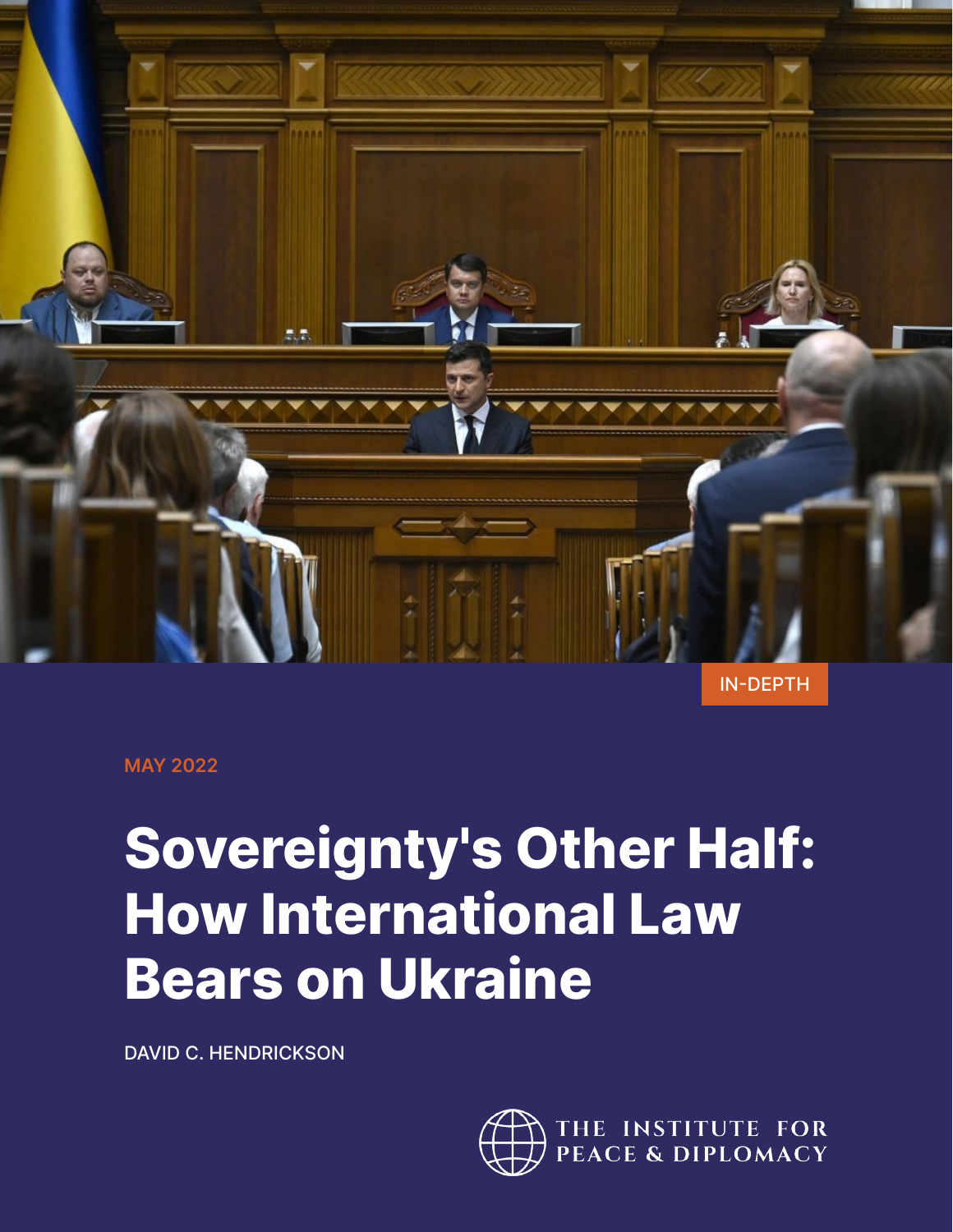# **Table of Contents**

| Two Faces of Sovereignty: Territorial Integrity and Self-Determination in Ukraine7 |  |
|------------------------------------------------------------------------------------|--|
|                                                                                    |  |
|                                                                                    |  |
|                                                                                    |  |
|                                                                                    |  |
|                                                                                    |  |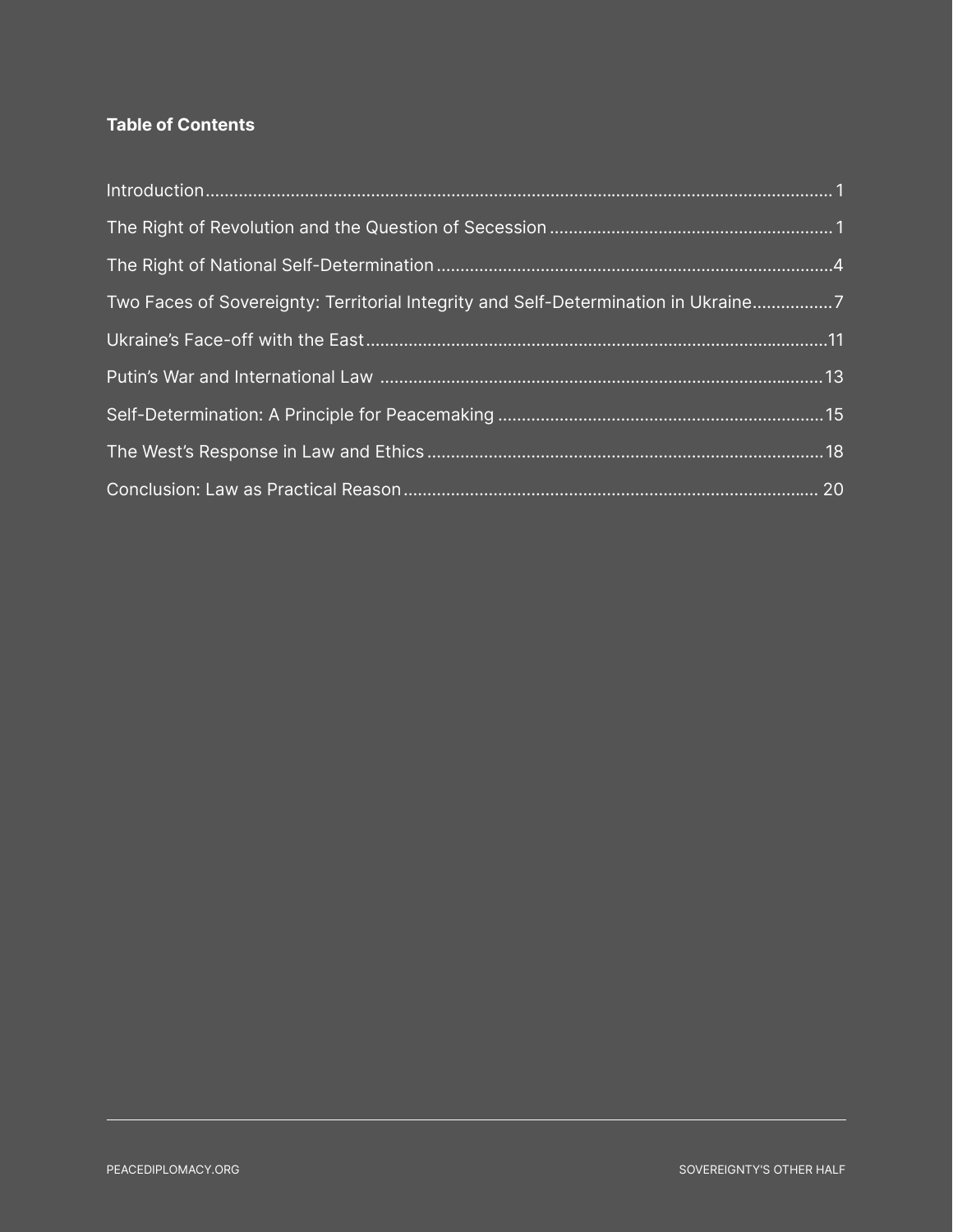#### <span id="page-2-0"></span>**Introduction**

The way in which commentators have looked upon the legal issues raised by Russia's war in Ukraine is inadequate. Western leaders have focused exclusively on Russia's violation of Ukraine's territorial integrity, both in 2014 and 2022. By territorial integrity is meant the principle that every state has a right to preserve itself in its own borders against external aggression. Undoubtedly, that is an important principle of international law. It is what makes the invasion or occupation of another state's territory a categorically unjust act. This principle alone does not fully penetrate the legal issues, however, because its standing has to be assessed alongside other important principles in international law, especially the right of revolution and the right of national self-determination.

By choosing to view the Ukraine crisis solely through the lens of territorial integrity, Western policymakers systematically overlook one critical aspect of sovereignty. The principle of territorial integrity is only the external dimension of sovereignty—the more holistic concept. It is the application of international law to the external boundaries of states. But sovereignty also has an internal dimension: the right of a people to choose the sovereign whose authority they will abide by. In constitutional democracies, in particular, sovereignty is affirmed according to the terms granted by constitutions. In a famous dictum, Supreme Court Justice George Sutherland ruled that "sovereignty is never held in suspense"—but that is exactly what happens when constitutions are  $over$ thrown<sup>1</sup>

This essay is an investigation of the complexities of international law surrounding the Ukraine conflict. The question has many dimensions that are not easily reconciled. To unfold its parameters requires a more comprehensive account that brings both internal and external sovereignty into focus. We begin with a historical sketch or genealogy of certain key principles and then consider Ukraine in light of those precedents. Though the paper is primarily concerned with the "law," the questions determinative of the law, I believe, are also determinative of the right ethical approach. My claim goes further: understanding the law of the matter is indispensable in formulating a prudential response—that is, one that safeguards international norms and preserves interests—to the Ukraine crisis today and similar incidents in the future. The legal framework in question is the law of nature and nations, as modified and restated by the international law of the twentieth century.

## **The Right of Revolution and the Question of Secession**

A proper account of sovereignty must understand and reconcile it with the right of revolution, which is also elemental to international law. Every people has a right of revolution if faced with unbearable oppression. So said Thomas Jefferson in 1776. So said Abraham Lincoln in 1861. From the standpoint of the law of nature and nations, that is not a constitutional or positive right; it is a natural right. It inheres in human beings as a consequence of the natural rights they have to preserve their lives and liberties.

Jefferson and Lincoln did not see eye to eye on that question, or rather they agreed on the right of revolution but disagreed on whether the U.S. Constitution provided a right of secession. Jefferson intimated on more than one occasion that the U.S. Constitution did provide such a right, because he held that if the national government violated the compact, the states were free to be the judge of that and to take matters into their own hands. But Jefferson's view, as expressed in the Kentucky

<sup>1</sup> United States v. Curtiss-Wright Export Corp., 299 U.S. 304 (1936).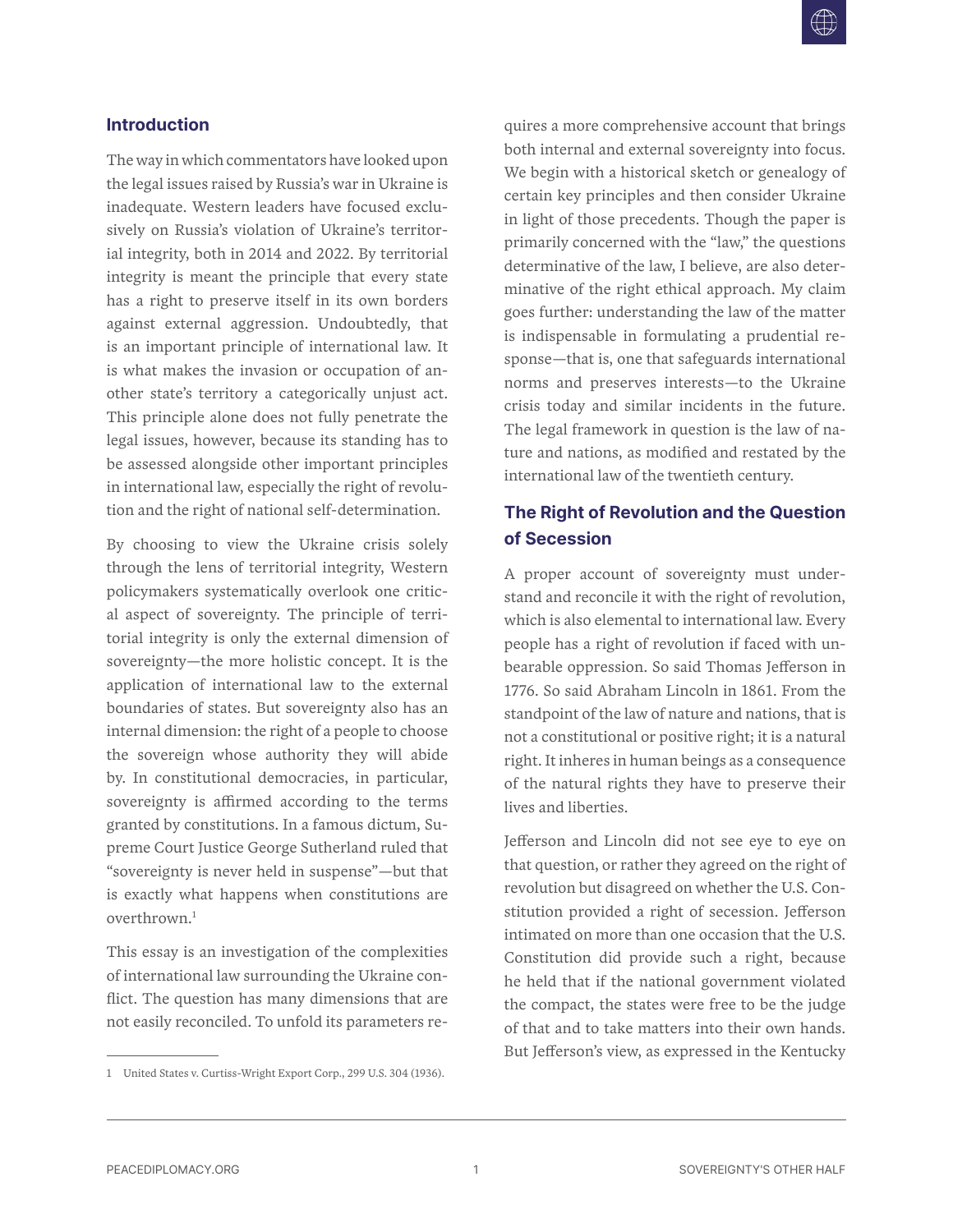Resolutions of 1799 and in letters written in retirement, was widely reprobated at the time. Lincoln took the opposite stance, and it was his view that ultimately came to prevail. No state has a right of secession under the Constitution of the United States; each must seek redress peacefully for any grievances. Lincoln conceded that a state without a constitutional right to secede retained the natural right of revolution and could make one if it were suffering unbearable oppression, but also insisted that no such state of affairs existed in the United States, circa 1861.<sup>2</sup>

Although constitutions seldom provide a right of secession to their independent provinces, there are instances where this does occur. That was the case with the Soviet Constitution, first made in 1924, then reaffirmed on that point in 1936. In that respect, oddly enough, the Soviet Constitution made by Vladimir Lenin and Joseph Stalin was just like the European Union's. The EU also provides a right of secession and a procedure for accomplishing it, which Great Britain became the first member to exercise with its Brexit vote of 2016, finally consummated in 2020.

During the whole course of the Soviet Union's history, this right was effectively null, because the Communist Party controlled all; nevertheless, it came to matter greatly at the end when the authority of the regime had collapsed. It was one of history's grandest jokes that the most centralized state in European history should provide, in its constitution, for a right of secession, because the right was effectively nonexistent throughout, as utterly prohibited by the ironclad rule of Stalin and his successors. This large gap between theory and practice was funny enough, but the true punchline came at the end. When the Soviet Union dissolved on December 25, 1991, the hitherto meaningless

2 Abraham Lincoln, First Inaugural Address, March 4, 1861.

right of secession recognized in the Constitution became the legal basis on which the state dissolved into the constituent republics of which it had been formed. There were fifteen of those in 1991.

That the Soviet constitution provided a right of secession was something Putin noted in his July 2021 essay on the question. At that time, he acknowledged that Ukraine had a right to leave the Union. That is, he accepted, albeit with regret, Kyiv's resolve to be independent, while also insisting that Ukraine could not carve out of the union more territory than when it had originally joined the USSR. On this logic, Crimea, bestowed on Ukraine by Soviet premier Nikita Khrushchev in 1954, actually belonged to Russia. Moreover, while ostensibly accepting Ukraine's right of secession on legal grounds, Putin regretted its existence on the civilizational ground that Little Russians (Malorussians) were part of the same family as Great Russians (Velikorussians).3

A right of secession and a right of revolution, then, are not the same thing. But is there such a thing as a right of revolution, as John Locke and the American Founders claimed? In the history of international law, not all jurists accepted that there was. Indeed, in the seventeenth century, none believed so. Did that mean that an oppressed people was entirely without recourse? No, Dutch jurist Hugo Grotius held that outsiders might relieve such a people of the dastardly oppression under which they suffered. In this view, there was no right of revolution, but there was in some circumstances a right of external intervention.4

The eighteenth century ruminated on these propositions for a long time, then came to the conclu-

<sup>3</sup> Vladimir Putin, "On the Historical Unity of Russians and Ukrainians," *Presidential Address*, July 12, 2021: en.kremlin.ru/events/president/news/66181.

<sup>4</sup> Hersch Lauterpacht, "The Grotian Tradition in International Law," *British Yearbook of International Law* (1946): p.1-53.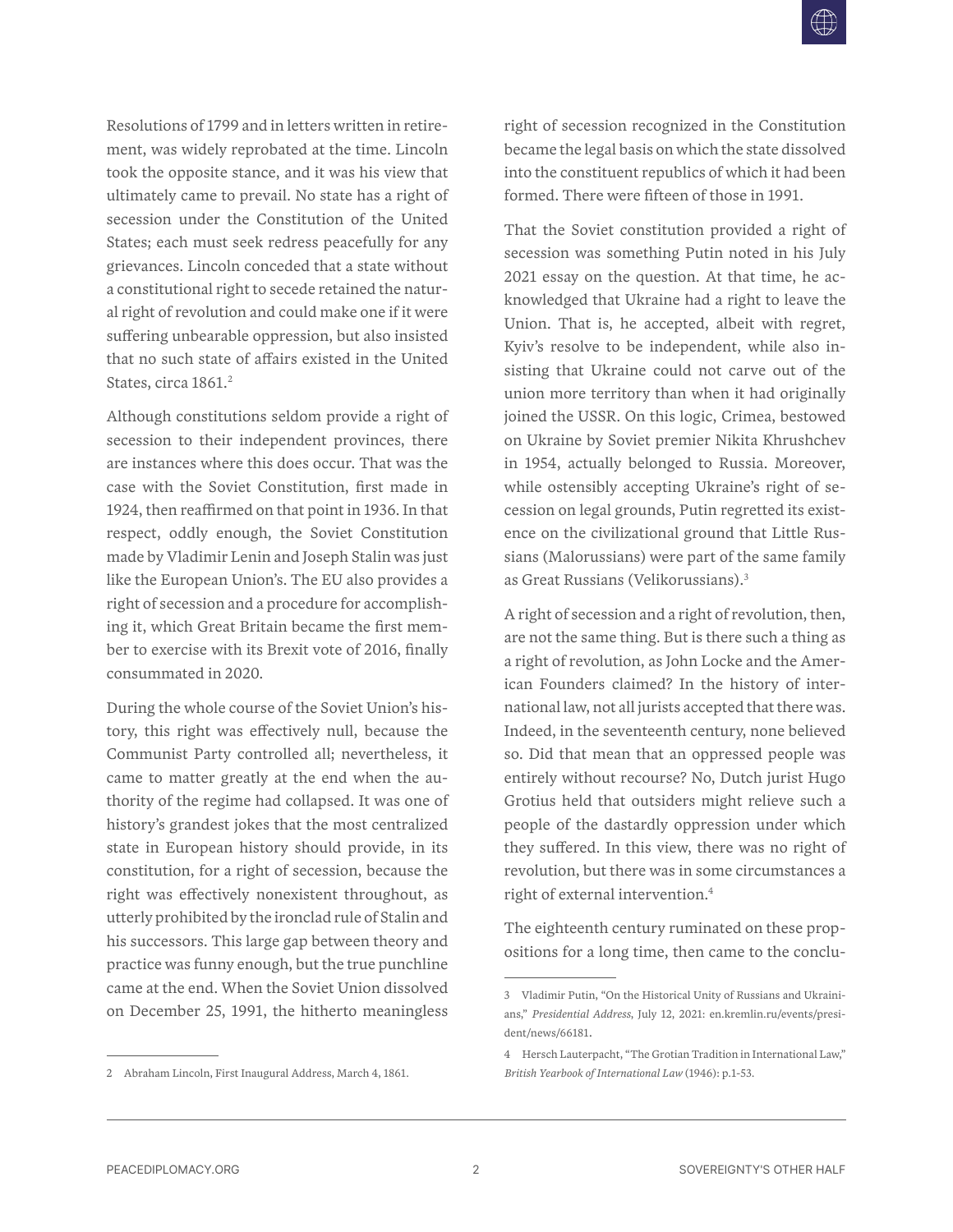sion that the seventeenth century had gotten it all backwards. A right of revolution did indeed exist; it was the right of external intervention that had to be rejected. This was the view of Emer de Vattel, whose *Law of Nations* (1758) had a big impact on the American Founders.<sup>5</sup> The debates on this question were more complicated than this simplified rendering would suggest, as the writers on the law of nations (or "publicists") allowed for certain exceptions to the general rules they posited. Few if any of the 17th and 18th century publicists, however, defended both internal revolution and external intervention. They were all, in principle, committed to restraint of some kind in the use of violence<sup>6</sup>

It is notable that the United States today affirms both propositions, making for a situation in which revolution is encouraged by the promise of external support, as occurred in both Libya and Syria in 2011. However, this was not the traditional American view on the question, which affirmed the right of internal revolution but denied the right of external intervention. As Lincoln put it, "it is the duty of our government neither to foment, nor assist, such revolutions in other governments."7

Having asserted a right of revolution, did a new state have a right to seek assistance from outsiders? According to the Americans, it did: the American revolutionaries had a perfect right to send their representatives abroad to seek recognition, loans, and supplies. They got those from France in 1778.

The American understanding of international law is crucial, because it was registered in the law of the United Nations Charter. The Charter forbids external aggression, but it does not forbid a right of revolution.<sup>8</sup> Every government has a sovereign right to protect itself, by arms if necessary, if faced with armed rebellion; but every people also has a right to take up arms if it believes that it is faced with unbearable oppression from the extant authority. The law of the Charter obliges outside states to stay out of such internal struggles, though it did not prohibit aid to an existing sovereign. Although outsiders might see insurgents as belligerents once the revolutionary party established itself as a de facto government, the larger command of the law is to let that party prevail which could most command the support of the people. Whoever does prevail is entitled to recognition if it will respect its international obligations. While "the rights and attributes of sovereignty belong to it independently of all recognition … it is only after it has been recognized that it is assured of exercising them."9

The existence of a right of revolution does not mean that it should be exercised with anything other than extreme caution. Indeed, the experience of revolution shows it often produces disastrous consequences. We may say of *revolution* what Nehru said of *war*: "it does not do what you

<sup>5</sup> Emer de Vattel. *The Law of Nations: Principles of the Law of Nature Applied to the Conduct and Affairs of Nations and Sovereigns.* Edited by Béla Kapossy and Richard Whatmore. Liberty Fund, [1758] 2008.

<sup>6</sup> Richard Tuck, "Grotius, Hobbes, and Pufendorf on Humanitarian Intervention," Stefano Recchia and Jennifer M. Welsh, eds. *Just and Unjust Military Intervention: European Thinkers from Vitoria to Mill* (Cambridge University Press, 2013), p.96-112.

<sup>7</sup> "Resolutions on Behalf of Hungarian Freedom," January 9, 1852, *The Collected Works of Abraham Lincoln*, Ray F. Basler, ed. (Rutgers University Press, 1953), 2:115-116. Lincoln was one of a dozen signatories to this document, but it had his characteristic language. For many citations to this effect, see John Bassett Moore, ed., *A Digest of International Law* (Government Printing Office, 1906), 7: p.2-56.

<sup>8</sup> International Court of Justice, Advisory Opinion on Accordance with International Law of the Unilateral Declaration of Independence by the Provisional Institutions of Self-Government of Kosovo, July 22, 2010, at www.ici-cij.org/en/case/141.

<sup>9</sup> Moore, *Digest of International Law*, 1: 72. See also exposition of Brad R. Roth, *Sovereign Equality and Moral Disagreement: Premises of a Pluralist Legal Order* (Oxford University Press, 2011) and ibid, *Governmental Illegitimacy in International Law* (Oxford: Clarendon Press, 1999), 136-49, 160-71.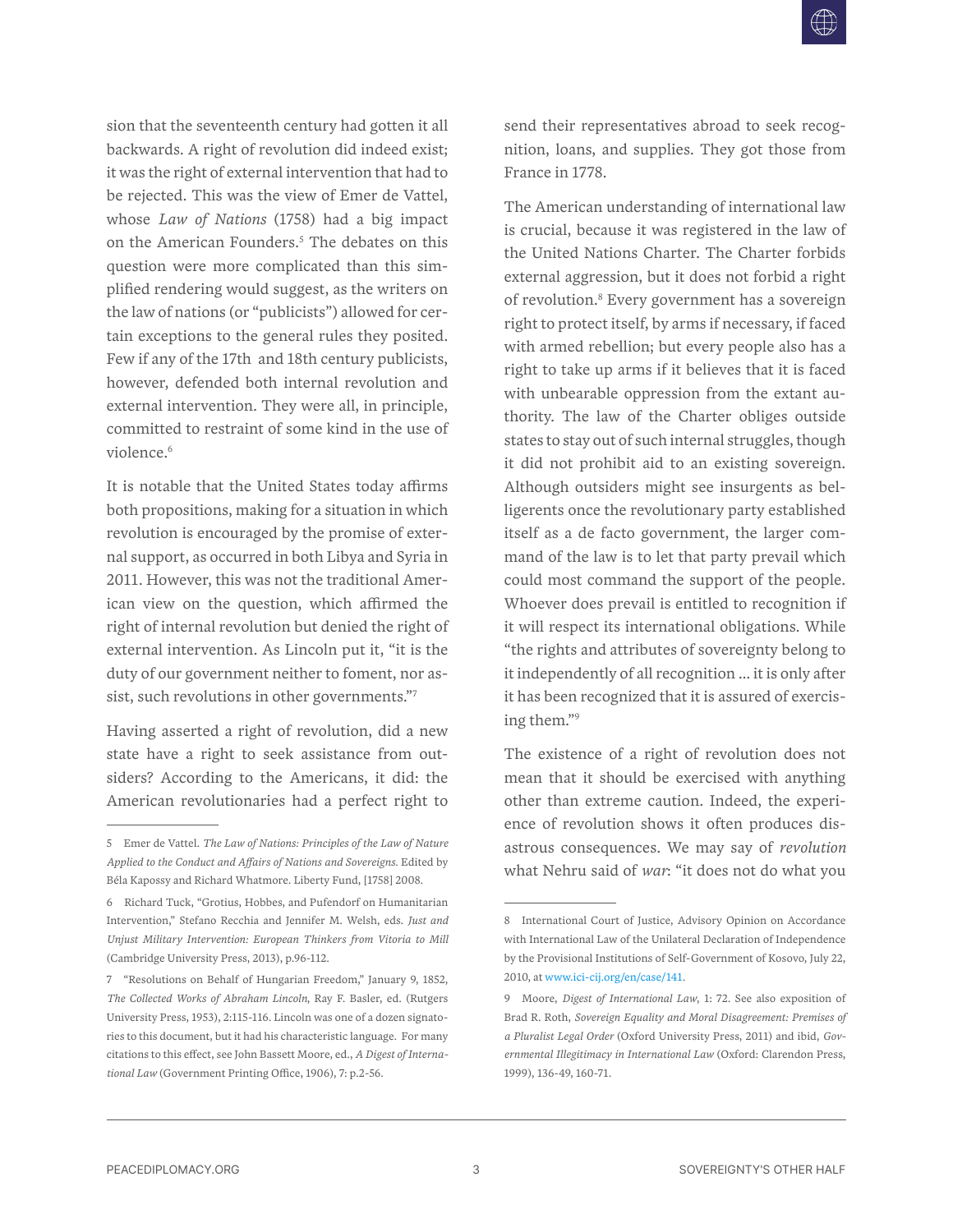<span id="page-5-0"></span>want to do; it does something much worse."<sup>10</sup> Were violent revolts easily sanctioned, governments would dissolve, and we would all be swiftly comported back to the State of Nature, as luridly described by Thomas Hobbes. That phrase signifies a condition in which there is no recognized authority for people to obey. In those circumstances, which have a tendency to make life "solitary, poor, nasty, brutish, and short," they are forced to obey the promptings of their own naked self-interest, which consists in the preservation of their life and liberty. Living in anarchy, they need authority. In those circumstances, says international law, they get to choose the authority under which they wish to live.

#### **The Right of National Self-Determination**

That right to choose is otherwise known in international law as the right of national self-determination. When authority breaks down, the only way to resolve the question justly is to reconstruct state authority from the bottom up. This entails giving primary consideration to what the people want.

Whereas territorial integrity, the principle that forbids external aggression, is a "top-down" application of sovereignty, the right of national self-determination is a "bottom-up" application of it. Both are important principles in international law and are emphatically registered in the United Nations Charter, but, as alluded to, they are also sometimes to be found in tension or outright conflict.

While territorial integrity has long been a fundamental principle of the law of nations, the experience of the twentieth century taught that there are circumstances when it must yield to the right of national self-determination. A different way of expressing the same principle is this: in peace, boundaries are more important than people; in raging conflicts between different peoples formerly grouped under the same political sovereign, when the state's authority has broken down, people take precedence over boundaries.

Woodrow Wilson did more than any individual to impress the right of national self-determination onto the international law of the twentieth century. Before American entry into the war, in May 1916, he had stated the principles which he believed should inform peace-making. "First, that every people has a right to choose the sovereignty under which they shall live . . . Second, that the small states of the world have a right to enjoy the same respect for their sovereignty and for their territorial integrity that great and powerful nations expect and insist upon. And third, that the world has a right to be free from every disturbance of its peace that has its origin in aggression and disregard of the rights of peoples and nations."<sup>11</sup>

With the first principle — what became known as the right of national self-determination — Wilson struck a chord. "The spirit of nationalism," one senator commented, "was never more assertive than it is now." Wilson's announcement of such a right "was like deep calling unto deep. The response greeting it was universal."12 Critics of Wilson believed that he had introduced an extremely dangerous principle into international law. His Secretary of State, Robert Lansing, for example, wrote bitterly of Wilson's choice, predicting that it would lead to endless conflict.<sup>13</sup>

"Self-determination" was an inherently ambigu-

<sup>10</sup> Nehru, February 25, 1955, Paul Seabury, ed., *Balance of Power* (San Francisco, 1965), p.173.

<sup>11</sup> Wilson, Address at League to Enforce Peace, May 27, 1916, Scott, *Wilson Speeches*, p.189-195.

<sup>12</sup> Sen. Charles Thomas of Colorado, July 29, 1919, in Jan Willem Schulte Nordholt, *Woodrow Wilson: A Life for World Peace* (University of California Press, 1991), 371.

<sup>13</sup> Robert Lansing, *The Peace Negotiations: A Personal Narrative* (Houghton Mifflin, 1921).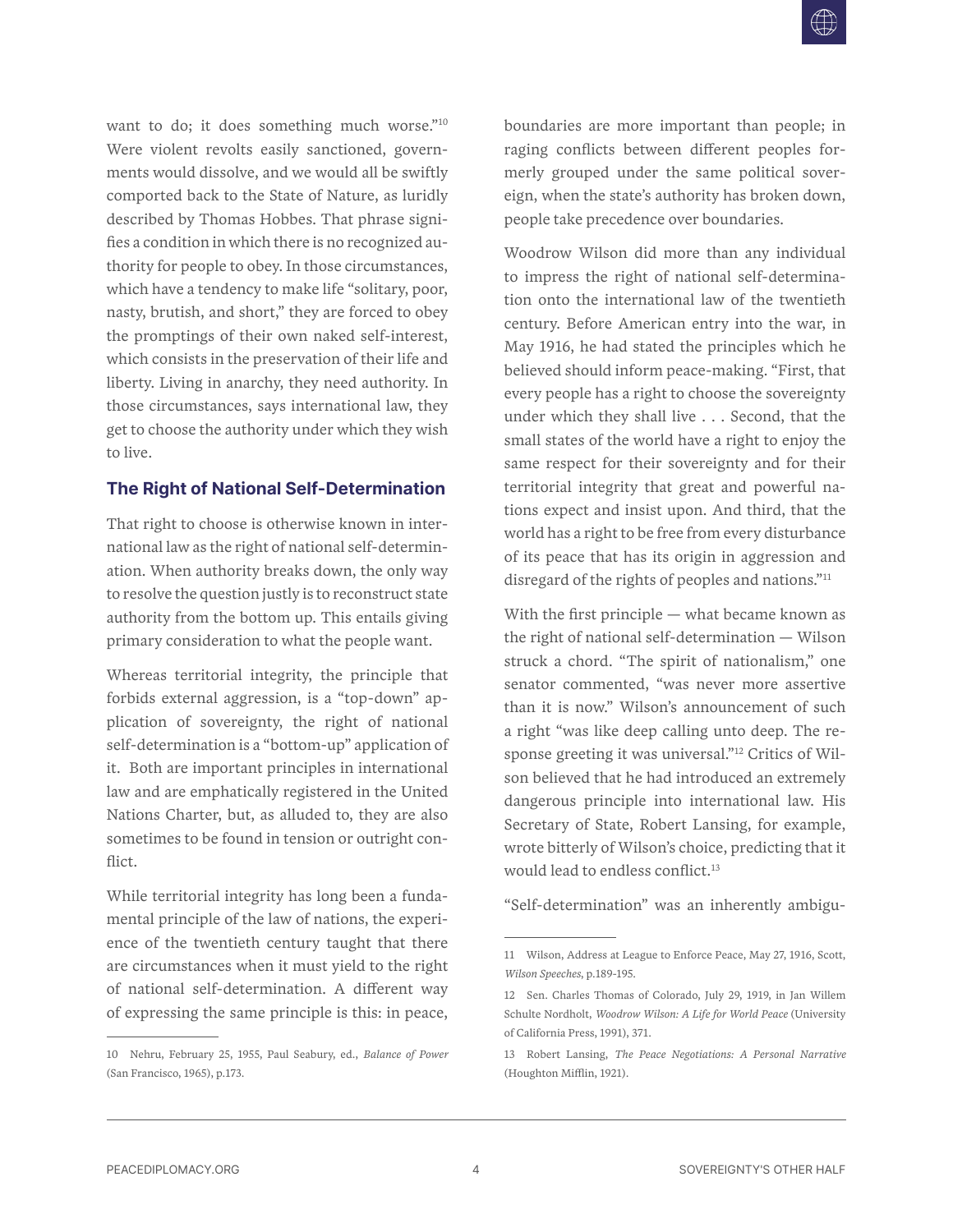ous concept that came to mean different things to different people. The central difficulty was identifying "the self" that would be doing the determining. Was it the nation, the state, the volk, a community of citizens? The people, one commentator noted, "cannot decide until somebody decides who the people are." One scholar identified three separate meanings: external self-determination, or freedom from alien rule; internal self-determination, the right of a people to choose its form of government; and democracy, which embraced not only the will of the people or nation but did so in constitutional forms.14

Wilson believed in all three of these, but it is fair to say that he put external self-determination at the top. There were sharp limits in his view to what foreign nations could legitimately do by way of implanting democracy in other countries."If they don't want democracy," he said of the newly independent peoples, "it's none of my business." At the beginning of his presidency, to be sure, those limits were not especially apparent to him, and he spoke like a kindly instructor to Latin American nations whose political institutions were not on a par with those up North. Appalled by the "government of butchers" who had in early 1913 deposed the Mexican President, Francesco Madero, he moved to depose the successor, Victoriano Huerta. But Wilson then turned away from the complexities of the Mexican scene. "If the Mexicans want to raise hell," he remarked in 1915, "let them raise hell. We have got nothing to do with it. It is their government, it is their hell." He applied those same ideas to the Russian Revolution: "My policy regarding Russia is very similar to my Mexican policy. I believe in letting them work out their own

14 The complicated contours of this debate are probed in Michla Pomerance, "The United States and Self-Determination: Perspectives on the Wilsonian Conception," *The American Journal of International Law* 70 (1976): p.1-27.

salvation, even though they wallow in anarchy for a while."15

The American government proved more interventionist toward Russia than these words would indicate, but they do bespeak a vital feature of Wilson's international philosophy. There was no question in Wilson's mind that democracy was the best regime, but he also believed that the primordial right to decide on the actual political system lay in each of the peoples themselves. If they wanted to appoint a dictator as their savior, it was their right to do so—even if history had shown authoritarianism to be a short-sighted and potentially dangerous choice.

In his approach to these issues  $-$  above all in his definition of nationhood — Wilson was undoubtedly purblind in certain respects. Though he was scandalized in 1919 by the spectacle of Britain and France feasting on the ruins of the Ottoman Empire, there were strict limits to his anti-imperialism. Wilson embraced the principle of national self-determination for the peoples inhabiting the European empires that fell in  $1918 - \text{German}$ , Russian, Austro-Hungarian — but his sense of white superiority prevented sympathy with the rights of non-white peoples. Koreans, Egyptians, Haitians, Chinese, Vietnamese, Syrians, and the Indians of the Asian subcontinent had heard Wilson loud and clear. He did not hear them back.<sup>16</sup>

That Wilson entertained objectionable views on race, however, does not impair the universal validity of the principle he championed. On the contrary, it shows that the principle ought to have been affirmed by Western leaders long before it

<sup>15</sup> For these utterances, see David C. Hendrickson, *Union, Nation, or Empire: The American Debate over International Relations* (University Press of Kansas, 2009), p.310-312.

<sup>16</sup> Erez Manela, *The Wilsonian Moment: Self-Determination and the International Origins of Anticolonial Nationalism* (Oxford University Press, 2009).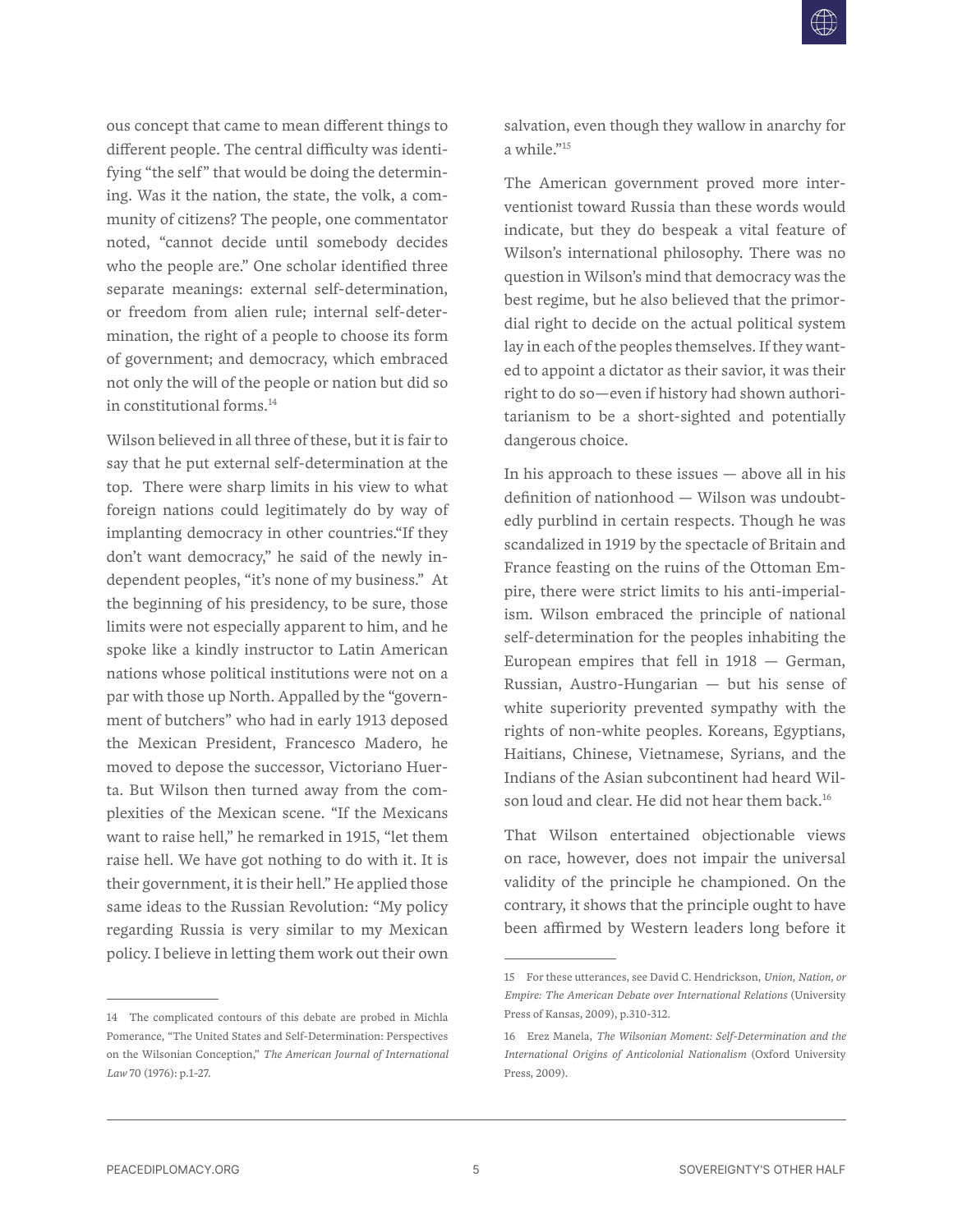actually was.

Wilson was entirely unprepared for the tangle of nationalities he confronted at Versailles, some of which he confessed to never having heard of. It threw up quandaries and embarrassing dilemmas because one nation's claim to self-determination inevitably clashed with other claims across a dozen different frontiers. Nor was he in a political position—with a faltering base of support in America, and faced with formidable British and French leaders whose countries had suffered far more in the war—to impose his will; compromise inevitably was the order of the day.

Even in Europe, Wilson was not quite the revolutionary devotee to self-determination that he is often portrayed as being. He saw as clearly as Lansing the potential dangers to political stability if every self-defined people should make a bolt toward independence. At the beginning of 1918, he wanted to preserve the Austro-Hungarian empire, or rather to turn it into a multi-national federal state. He did not seek that state's break-up. Nevertheless, the logic of total war, pushed most strenuously by Wilson's domestic opponents like Theodore Roosevelt, ultimately prevailed. By the time of the Armistice in November 1918, the "Poles, the Czechs, and the Jugoslavs," as Wilson put it, had raised armies, formed provisional governments, and had effective control of territory. They were embryos of new states, and based on the principle of national self-determination, they deserved recognition. There was no other basis on which to constitute the peace.

Peacemaking in 1919 and after generated tremendous obstacles to realizing the ideals of national self-determination. In the old empires, the peoples had lived in close proximity and in ways (one group dominating the city, another the hinterland) that made the application of the principle fraught and vexed. There were many different variations on

this theme, but they all pit some version of ethnic or national affinity against the claims of strategic defensibility and economic rationality. Given the previous mixture of peoples, the proliferation of numerous "minority problems" was inevitable. The League of Nations sought to handle this grim situation through a series of "minorities treaties," which failed in the 1930s. The post-1945 generation had lost confidence in these agreements and was more accepting of population transfers as a means of establishing more coherent national states.<sup>17</sup> One great advantage of this new approach, as the proponents saw it, was to bring the principles of territorial integrity and self-determination into closer alignment.

National self-determination achieved its greatest triumph in the post-World War II period with the end of the European empires in Asia and Africa. This was not a formal aim of the UN Charter with Britain blocking such consideration in 1944 and 1945—but it soon became the rallying cry of the United Nations. Its foremost champion was Jawaharlal Nehru, Prime Minister of India from independence in 1947 to 1964. As early as 1946, Nehru had pronounced the verdict around which he sought to marshal the world: "The whole system known as colonialism has to go."18

The UN Charter is the basis for the international law of the post-1945 period, up to and including the present. It lays out the basic norms, the interior architecture that forms the fundament of the international legal order. At its centerpiece are interlocking provisions regarding sovereignty, the sanctity of borders, non-interference, restraint in

<sup>17</sup> Mark Mazower, *No Enchanted Palace: The End of Empire and the Ideological Origins of the United Nations* (Princeton University Press, 2009); Jennifer Jackson Preece, *National Minorities and the European State System* (Oxford University Press, 1998).

<sup>18</sup> Nehru in a March 1946 interview with the *New York Times*, quoted in Mazower, *No Enchanted Palace*, p.169.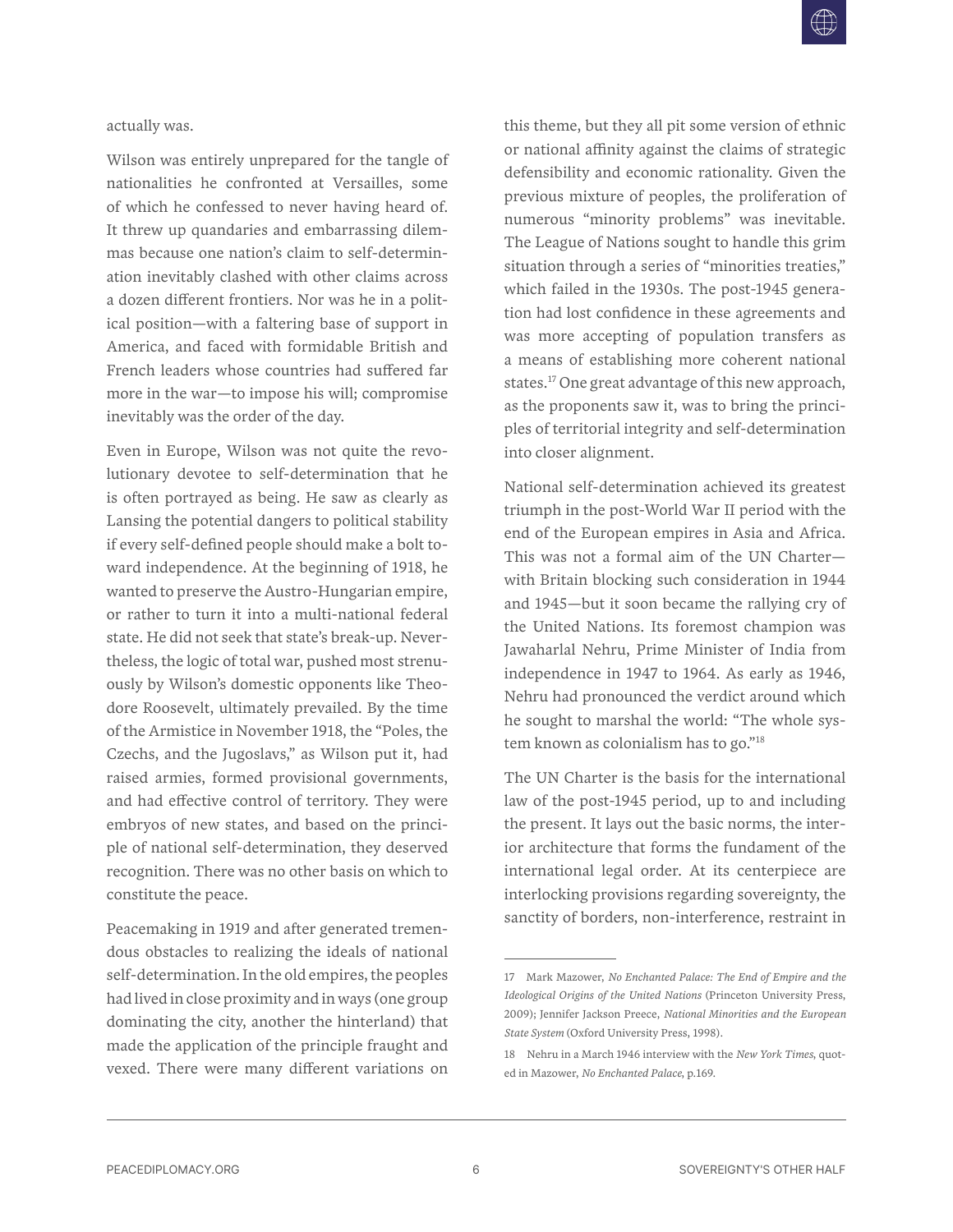<span id="page-8-0"></span>the use of force, and mutual support.<sup>19</sup>

Wilson's understanding of international right, in its essentials, was incorporated into that law, which we may summarize as follows. The purpose of the international legal order is to preserve the rights of its members to their sovereignty and territorial integrity. No state may use or threaten force to challenge those rights. If they do, they should face the united opposition of the international community. By the same token, every people retains its natural right to depose oppressive governments. They should never do so lightly or for transient reasons, but the right of revolution inheres in them as a natural right. Outside powers should maintain a stand-offish attitude toward such internal conflicts. It is not their business to anoint the victor.

# **Two Faces of Sovereignty: Territorial Integrity and Self-Determination in Ukraine**

It is my argument that the principle of national self-determination—i.e., reconstructing political authority on a bottom-up basis—is relevant to the legal and ethical issues raised by the conflict between and within Russia and Ukraine. That is, the conflict is not simply about the violation of Ukraine's territorial integrity (external sovereignty) by Russia, but also about the way in which Ukraine's internal sovereignty— or right to rule over its territory and people— got constituted and subsequently contested between the two factions. The principle of sovereignty gives to a state the right to preserve its territory intact against internal rebellion, but that right is qualified in two respects: the right of revolution to throw off unbearable oppression, and the obligation to obey an existing constitutional order short of that postulated condition.

The right of revolution comes with one vital proviso: everybody has it. If one group exercises it for itself, in a state that has a constitution, it yields the right to appeal to the overthrown constitution in asserting its right to rule. Why? Because the revolutionary party has just thrown the constitution into the junk heap. Under those circumstances, it can no longer fall back on the constitution's authority. The decision of one group to overthrow it has the necessary implication that others may do so as well. It is up to them, in those circumstances, to decide whose authority to obey. Under such circumstances, all individuals within that territory have "a right to choose the sovereignty under which they shall live."20

The relevance of this principle to Ukraine is apparent, as that nation experienced a revolutionary or extra-constitutional seizure of power in 2014. It is doubtful, to be sure, that the 2014 Revolution of Dignity was driven by grievances that conferred a right to overthrow the existing government. Victor Yanukovych had been elected in a contest that international observers judged as reasonably fair. There was little over a year left before the next election. The rule of constitutional democracy dictates that dissatisfied people upset with the existing government should wait until the next election to register their protest. The Maidan protestors didn't want to wait, however; they wanted to get rid of Yanukovych right away, lest they be locked into the deal that the Ukrainian president had signed with Russia in late 2013. But had the popular voice as manifested in public protest won

<sup>19</sup> The law of the charter is especially well described in Robert Jackson, *The Global Covenant: Human Conduct in the World of States* (Oxford University Press, 2000). See also Andrew Hurrell, *On Global Order: Power, Values, and the Constitution of International Society* (Oxford University Press, 2007). Jackson and Hurrell, in the custom of the English School of International Relations, call this pluralism. International lawyers call it "Charter liberalism."

<sup>20</sup> Woodrow Wilson, May 27, 1916.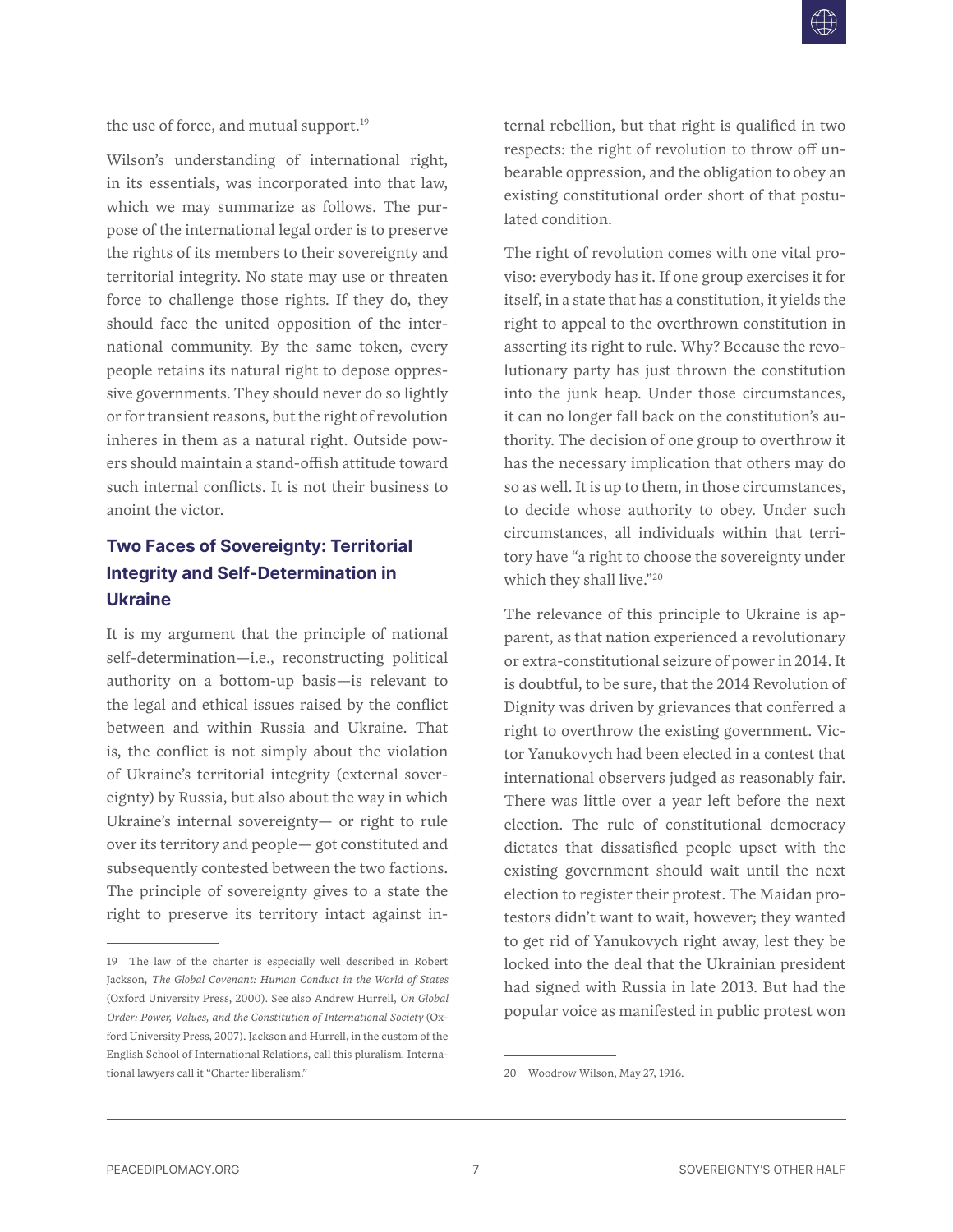those subsequent elections, nothing would have prevented a new president from walking away from that deal in 2015. Yanukovych was incapable of binding his successors.<sup>21</sup>

In opposition to these views, it has been said that since Ukraine was a "young democracy", the normal rules and practices of constitutional democracy could be suspended at will. The objection is devoid of merit. In fact, upholding the electoral law is indispensable in both young and old democracies. Its violation at any time from 1790 to 1860 would have produced a civil war in the United States. Its violation in contemporary America, to give a pertinent example, would pose a clear and present danger of serious civil conflict, even if the hostilities which ensued did not resemble the first civil war. Were some future despotic pretender to claim victory in the Electoral College, having violated its procedural rules, would all the states in the Union then submit to her authority? That seems inherently unlikely.

Consider January 6, 2021—the Day That Will Live in Buffoonery. The events of that day were obnoxious because the mob sought, albeit clumsily and without real purpose, to violate the electoral law– the most important requirement of constitutional democracy. The February Revolution in Ukraine, by contrast, was much more skillfully conducted than the January 6 events but still at its core remained a brazen — and far more consequential violation of the existing electoral law..

The Washington establishment appears incapable

of coming to terms with these facts. We are told simultaneously that what transpired on January 6, unsuccessful and even ludicrous as it was, amounted to an *insurrection*—the worst of crimes—yet the February 2014 Ukrainian insurrection was simply how things are done in "a young democracy".22 No, forcing a transfer of power through extra-constitutional means is an open invitation to civil war. The peaceful transfer of power through elections is the cornerstone of constitutional democracy. To transfer power any other way is to renounce constitutional democracy in principle, and substitute mobocracy in its stead. In practice, such a course sharply raises the danger of protracted civil conflict.

According to the precepts of constitutional democracy, 500,000 people in the streets of the capital city, in a nation of 45 million people, does not constitute "the nation," because it intrinsically excludes a huge pile of voters. But let's stipulate, for argument's sake, that this was a choice for this group of people, fervently convinced that they represented the Ukrainian nation, to make. Outsiders, after all, should not presume a greater knowledge of what constitutes oppression than the people who live under it. If so, however, it still follows that Ukraine was thrust by that act into a revolutionary situation, a state of nature, in which everybody gets to choose the sovereignty under which they wish to live. The people in the western and central regions of Ukraine backed the new revolutionary government in Kyiv, now firmly anchored to the Western powers, whereas a decided majority of the people in Crimea and the Donbass vied for self-determination-–i.e., not to be ruled by Kyiv—and sought protection from Russia in do-

<sup>21</sup> For these events of 2014, see the careful reviews in Richard Sakwa, *Frontline Ukraine: Crisis in the Borderlands* (Tauris, 2015) and Chris Kaspar de Ploeg, *Ukraine in the Crossfire* (Clarity Press, 2017). On the myths surrounding the Heavenly Hundred, supposedly massacred by Yanukovych's goons, see Ivan Katchanovski, "The "Snipers' Massacre' on the Maidan in Ukraine," September 5, 2015, and ibid, "The Buried Maidan Massacre and Its Misrepresentation by the West," *Consortium News*, April 22, 2019.

<sup>22</sup> That Ukraine was a young democracy, as opposed to a "240-year old consolidated democracy," was the justification offered for the Maidan Revolution by Kathryn Stoner and Tom Nichols in a March 21, 2022, debate with me and Paul Robinson, at OTV's program, *the Agenda*: [https://twitter.com/TheAgenda/status/1506057820256542723.](https://twitter.com/TheAgenda/status/1506057820256542723)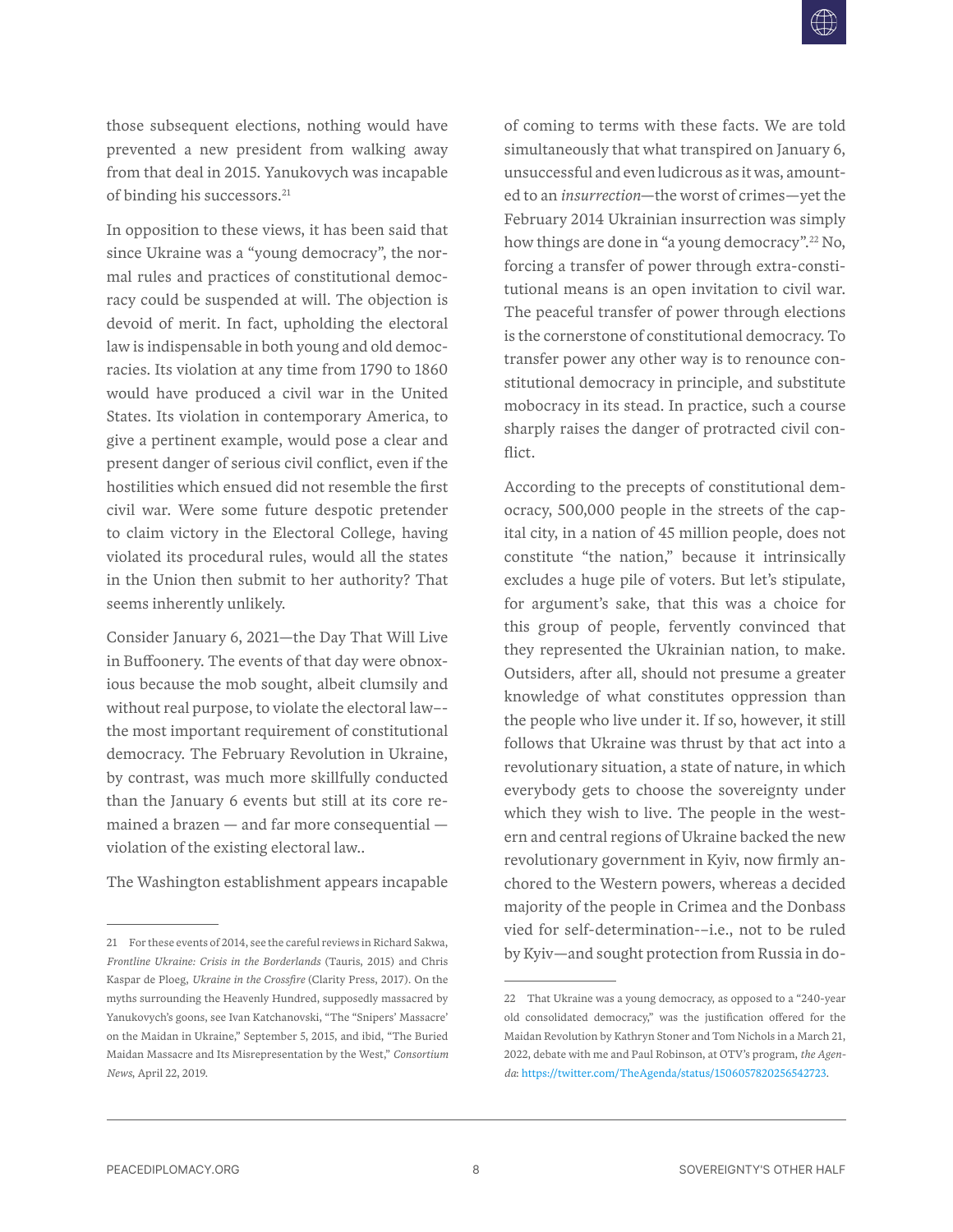ing so. $^{23}$  Did they have a right to do so? The logic of the law dictates that they did. That right had devolved on them by virtue of the previous nullification of the constitution.

The issue is illuminated by a once-famous episode in America's constitutional history, the nullification controversy of the early 1830s. John C. Calhoun of South Carolina had proposed that a state, as a party to the constitutional compact, retained within itself the right to judge the constitutionality of laws enacted by the federal government. If unconstitutional, they could be nullified by state authority. Daniel Webster's rebuttal ridiculed Calhoun's claim that a state could somehow be in the government and outside the government at the same time, that it could join in passing laws that others were to obey, and yet reject the authority of those laws as applied to itself. Unfortunately, this is exactly what the Ukrainian revolutionaries did. They defiled the constitution, then invoked its authority. On the principle set forth by Webster, they had surrendered their right to do that.<sup>24</sup>

It may be said, in objection to these propositions, that the secession of Crimea and the establishment of Donetsk and Lugansk People's Republics (DPR and LPR) in 2014 were not exercises in the right of self-determination—that is, of the right of a people to choose under whose sovereignty they wish to live—because the uprising in the East was entirely orchestrated by an external power, i.e., Russia. This was a case not of self-determination, so the counter-argument goes, but of external intervention or revanchism. The decision, in effect, was made for those people by Putin, not by those people with the aid of Putin.

The facts of the case do not support this interpretation. A decided majority of the people of Crimea wanted in 2014 to be a part of Russia, not Ukraine. That they accomplished it with Russian assistance is true. Also true is that the Maidan revolutionaries took power with the support of the West. Two weeks before Yanukovich fell, U.S. Assistant Secretary of State Victoria Nuland had already selected the cabinet that was to succeed him.<sup>25</sup>

The Crimean referendum, to be sure, was unconstitutional under Ukraine's constitution, but the inference drawn—that the referendum was therefore illegitimate—is not correct. Under the principles stated above, it was the decision of the inhabitants of Crimea as to how they went about secession from Ukraine and accession to Russia. The critical question, therefore, is not whether the Crimean referendum was conducted in a manner satisfactory to outsiders, but whether they had a right to conduct a referendum in the first place. The revolutionary circumstances of 2014 made for much uncertainty over whether the referendum of 2014 reflected the will of the Crimean people, but a dozen subsequent public opinion polls over the following eight years show that it did. These indicate support ranging from eighty to ninety percent in favor of Crimea's secession from Ukraine and its accession to Russia.<sup>26</sup> There is every reason to believe the polling tracks with the popular will in that province.

The case of the Donbass is certainly more complicated. The people were more closely divided in that province. Public opinion polls in May 2014

<sup>23</sup> See, e.g., Soraya Sarhaddi Nelson, *"Many in Eastern Ukraine Want to Join Russia,"* NPR, June 24, 2017.

<sup>24</sup> Daniel Webster, "The Constitution Not a Compact," February 16, 1833, The Papers of Daniel Webster: Speeches and Formal Writings (University Press of New England, 1986), 1: 607.

<sup>25</sup> Ukraine Crisis: Transcript of Leaked Nuland-Pyatt call," *BBC*, February 7, 2014.

<sup>26</sup> The polling results are summarized in "2014 Crimean status referendum," Wikipedia, accessed April 13, 2022. For such sentiments in the 25 years before 2014, see Ted Galen Carpenter, "Russia-Ukraine Tensions Flared Early in the Post-Soviet Era," *The National Interest*, April 22, 2022.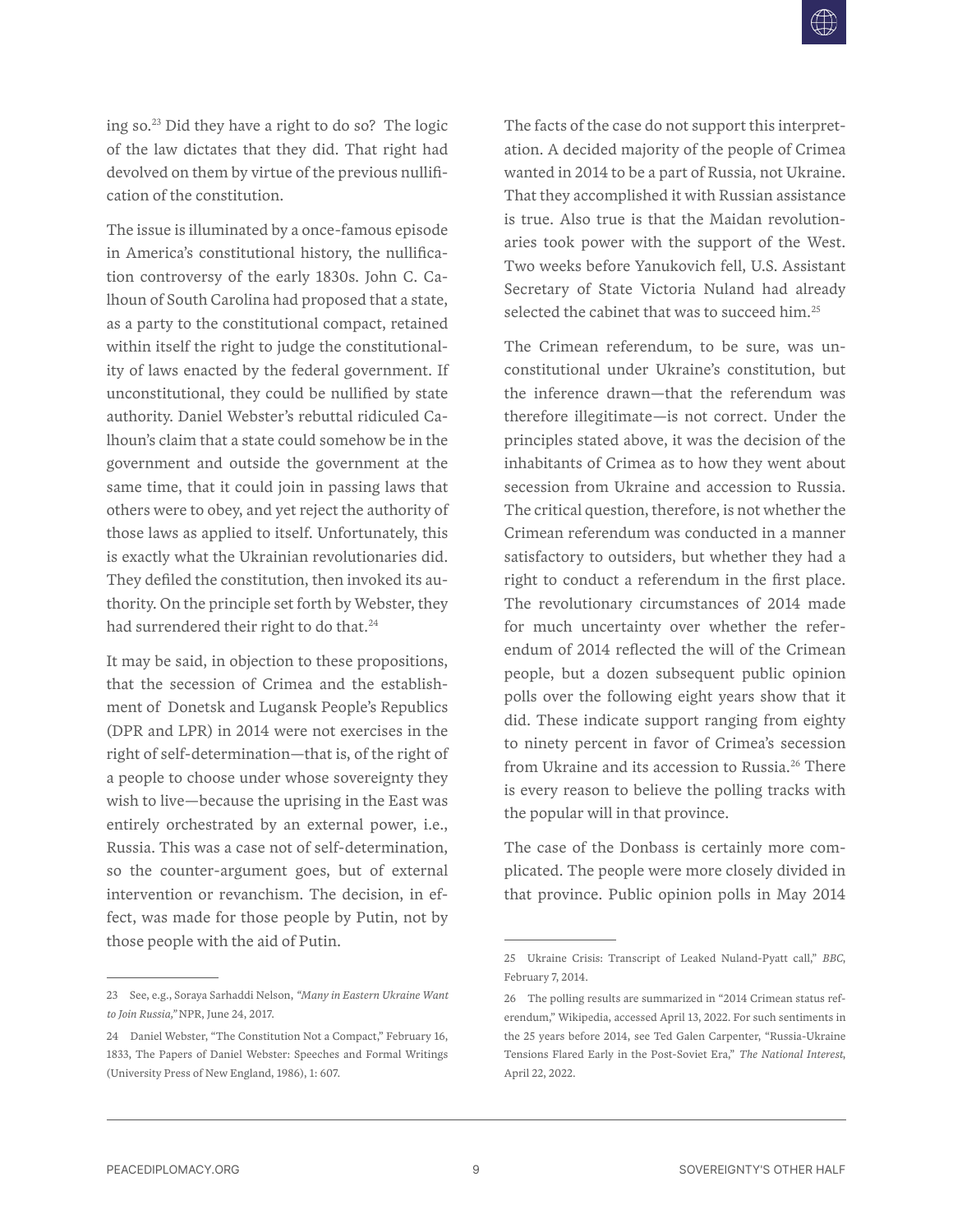showed the majority were against secession from Ukraine, but remained distrustful of the Kyiv authorities and wanted federalization. The insurgents who seized power asked in a referendum in each province: "Do you support the creation of the Donetsk People's Republic?", with the same question for Lugansk. Putin had asked for a postponement of the referendum, but the locals went ahead anyway. While the reported results showing overwhelming support cannot be taken at face value, the insurgency as it developed drew from the local population and was led by working class types. The leaders were successful in raising a militia and got most of their weapons from sympathetic units in the Ukrainian Army who joined their ranks. Over three-quarters of the people who died in defense of the republics were people who had been born there. Russia provided major backing to them only in late summer 2014, when they were on the verge of getting crushed by the Ukrainian counter-offensive. This left the statelets with far less territory than they had claimed in their initial pronouncements, about one-third of the Donbass province.27

When the dust settled after the battles of 2014 and early 2015, a line of contact was formed. One thing was especially clear about that line: the people on either side hated each other. They each rejected the other's proclaimed identity and allegiances. The Ukrainians wanted to defeat the Russophiles or drive them out, and the Russophiles increasingly came to want annexation by Russia. Putin, however, did not want to annex the breakaway republics in 2014 as he did Crimea. It was only in 2022, concurrent with the onset of the war, that he recognized them as independent states. Before that time, he pledged Russia to the Minsk 2 formu-

27 Sakwa, Frontline Ukraine, 153-156. See also Facebook post of historian Yevgeny Norin, as translated by Russians With Attitude on March 15, 2022, at [https://web.telegram.org/z/#-1697410513.](https://web.telegram.org/z/#-1697410513)

la, arranged by German and French diplomats in 2015 as a suitable compromise between, in effect, the principles of state sovereignty and self-determination. The people of the two statelets were to be re-incorporated into Ukraine—preserving that nation's territorial integrity—but securing for them the "federal" rights of self-determination, such as the right to be taught Russian in their schools, or the right to have their own local police.

Minsk 2 was a statesmanlike formula in its attempt to reconcile these divergent principles but proved barren in practice. Unlike the minority treaties sponsored by the League of Nations, which it resembled in key respects, it was never implemented in the first place. It was rejected by both sides of the local dispute; neither would change its mind unless forced to do so by their outside protectors. Russia's willingness to force a settlement on the DPR and LPR was never really tested, because the required steps toward "federalization" were rejected by Ukraine and also by the United States. Neither Ukraine nor the United States gave any recognition at all to the principle of self-determination as applying to Ukraine's Russophiles. The United States accepted as axiomatic, as did the government in Kyiv, that the apparent wish of the populations of the eastern regions was irrelevant, because their secession from Ukraine was both unconstitutional and fraudulent, i.e., that the expressed views from Crimea or the Donbass were totally inauthentic and produced in effect by the Russian version of QAnon.28

The former claim, as I have shown, misses the point, whereas the latter claim is contradicted by present evidence and past history. Past history shows Ukraine to be a "cleft" country, as Samuel Huntington called it in the 1990s.<sup>29</sup> Put differently,

<sup>28</sup> See, e.g. Adrian Karatnycky, "Ukraine Cracks Down on Its Own Pro-Russian QAnon," *Foreign Policy*, April 1, 2021.

<sup>29</sup> Samuel P. Huntington, *The Clash of Civilizations and the Remaking*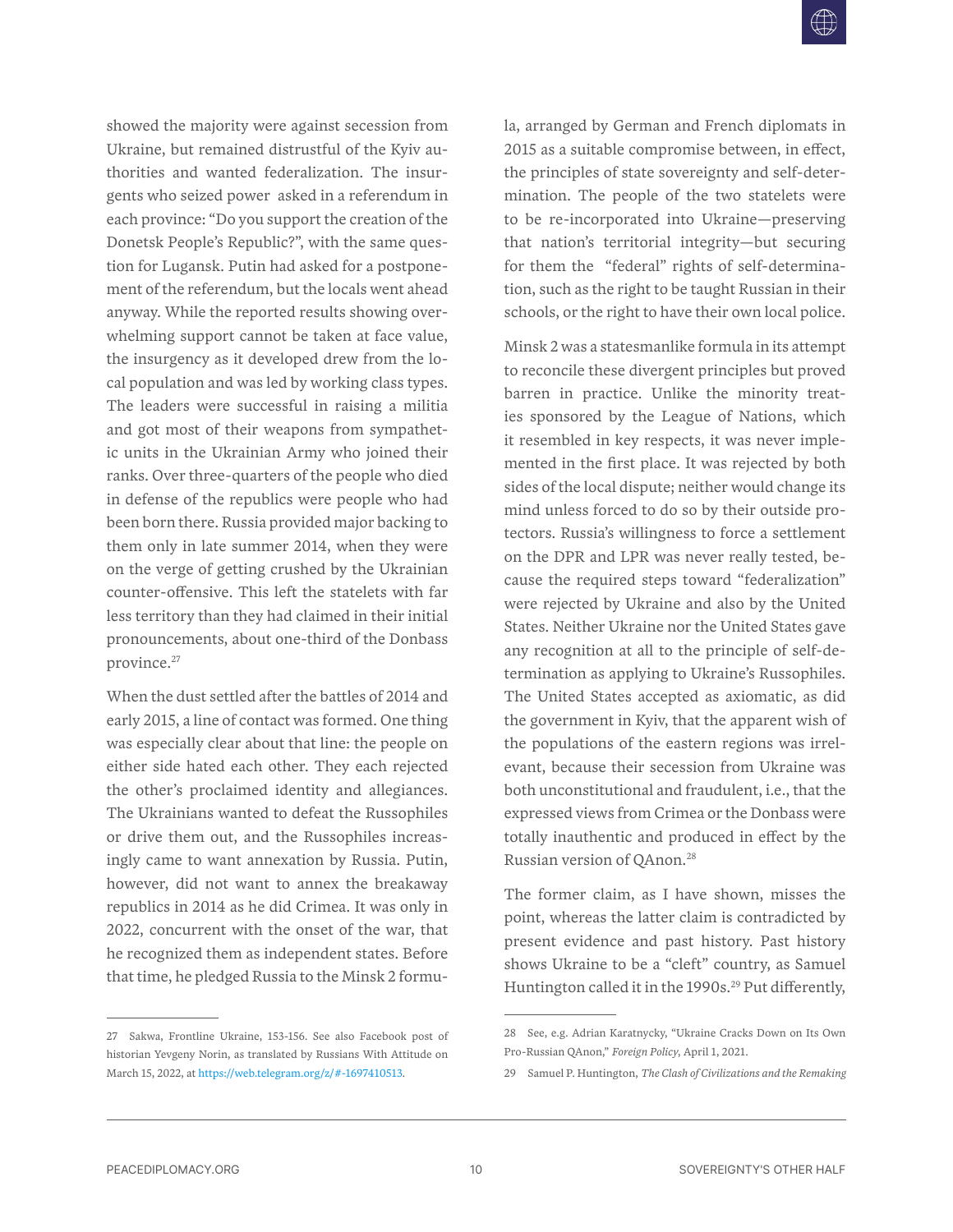<span id="page-12-0"></span>it is one among many "fault line states" located "in the gray zones between major culture-complexes."30 The peoples of East and West Ukraine have been divided on many questions. They are divided by historical memory, by whom they take as heroes and whom they see as villains, and a dozen other things. Polls throughout Ukraine's history as an independent nation show this division to be real. One example: in 2010, Yankovich won 90 percent of the vote in Crimea and 10 percent of the vote in Galicia, Ukraine's westernmost province. His opponent did the opposite. That is a much bigger gap than exists in America's own acutely divided polity.31

These considerations force the conclusion that the West was wrong to see the issues of Crimea and the Donbass as being entirely a question of territorial integrity. In doing so, it ignored the right of the people, in a revolutionary situation, to give their allegiance to those who promise to best protect their rights and interests. Those wishes were reasonably clear—the people on the Russian side of the line had no desire to be ruled by Kyiv.

The West made its biggest mistake in supporting the Ukrainian Revolution of 2014. Far better it would have been to have encouraged the Ukrainian nationalists and the Russophiles to find a *modus vivendi*. 32 Having helped to precipitate the civil war, it ought to have pursued a peace settlement on the basis of the principle of *uti possidetis*. That Latin phrase, meaning "as you possess," was once a principle of peacemaking that basically corresponded in this instance to the principle of national self-determination.

### **Ukraine's Face-off with the East**

The course of action recommended here was vehemently rejected by Ukraine and the West in 2014. This rejection had momentous and ironic consequences.

What was the purpose of the February Revolution? It was that Ukraine should join the West (Europe) and reject the East (Russia). Yet, the practical consequence of the Revolution was to make the recovery of the lost territories in Crimea and the Donbass the overriding priority of Ukraine's new government. In order to join Europe, in other words, Ukraine had to confront the East. This pivotal choice had three implications:

- 1. It effectively meant arming Ukraine for battle with the breakaway republics, rather than to focus on developing economic ties with the West.
- 2. It destroyed economic ties with Russia, at serious cost to Ukraine's economic development. What ought to have been a bounty to the whole population, the valuable transit fees for Russian gas, got siphoned off by corruption. Ukraine shuttered long standing trade interdependencies. By 2021, the results of these choices were grim. GDP per capita was still less in 2021 than it had been in 2014. The Atlantic Council's Eurasia Center, Ukraine's best friend in the United States, painted a very

*of World Order*. Simon and Schuster, 1996.

<sup>30</sup> Arta Moeini, Christopher Mott, Zachary Paikin, and David Polansky*, Middle Powers in the Multipolar World,* Institute for Peace and Diplomacy, March 2022, p.9: The authors note that in addition to Ukraine, many other countries such as Iraq, Korea, Yemen, Syria, and Karabakh also fall into this category.

<sup>31</sup> Jack F. Matlock, Jr., "Ukraine: Tragedy of a Nation Divided," Krasnos Analysis Weekly Spotlight, December 14, 2021. See also John O'Loughlin, Gwendolyn Sasse, Gerald Toal and Kristin M. Bakke, "A New Survey of the Ukraine -Russia Conflict Finds Deeply Divided Views in the Contested Donbass Region," *Washington Post*, February 12, 2021.

<sup>32</sup> This alternative path is well charted in many essays of Nicolai N. Petro. See especially "Will Nationalism Poison Ukraine's New Presi-

dent?" The National Interest, July 12, 2019; "How to Break the Cultural Deadlock in Ukraine," ibid, July 21, 2021, and "A True Solution to the Tragedy of Ukraine," ibid, March 21, 2022.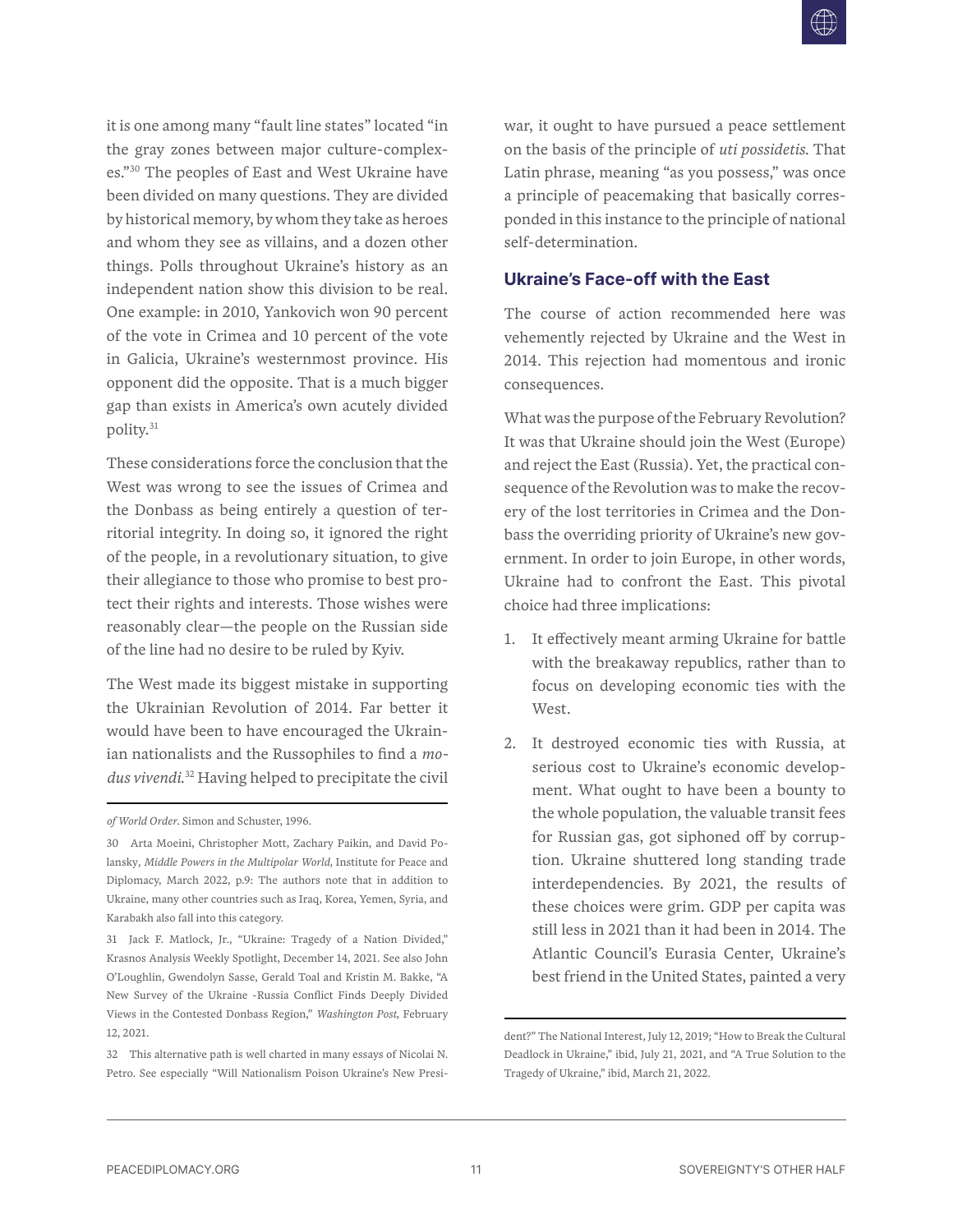pessimistic portrait of the state of Ukraine's economic and political development in March 2021: "Ukraine has become the poorest country in Europe," the council noted. Foreign investment flatlined in 2020. That was partly due to the pandemic, but mostly due to the fact that "foreigners dare not invest in Ukraine because they fear their property will be stolen."33

3. It defined Ukrainian identity in exclusivist and nationalist terms, casting Ukraine's partially Russophile heritage as an embodiment of past and current oppression. Use of the Russian language had to be discouraged because it was a reminder of this fact. Opposition media had to be shut down because they threatened to revive Russian culture.<sup>34</sup> Ukraine's strident nationalism after 2014 recalls the nationalisms of the interwar period, which boasted endlessly of the ineffable greatness of the respective peoples. During that period, all the newly independent states of Europe celebrated their people's unique heritage and distinctiveness, adding that their own very impressive contributions to world culture had been smothered by oppressive overlords. All these post-imperial nations, of course, were quite hostile to neighboring peoples. The love of one's own was bound intimately to hatred of the other.35

The choice to recast Ukraine as an "anti-Russia" was a fateful one. It turned out to be the key element which Putin found most objectionable, constituting for him a *casus belli*. This profound arousal of nationalist sentiment in Ukraine also fundamentally contradicted what joining the West had traditionally been thought to mean. In 2002, Robert Kagan had called the European Union a Kantian paradise intended, in effect, to submerge suicidal nationalism, $36$  whereas the 2014 Revolution strongly encouraged its revival. Indeed, when the old nationalistic spirit began to re-emerge in the 2000s in Warsaw, Budapest, and Belgrade really, everywhere in the old Soviet Empire's sphere of influence—it was widely condemned as "undemocratic" and a deep affront to common EU values. This was not so in Ukraine's case, however. When it came to the February Revolution, the whole Western world sang in unison—Glory to Ukraine.

Kyiv's pivotal choice to confront Moscow and focus on recovering its disputed territories in the East, then, had grim implications for Ukraine's admission into the West. What the people in the Maidan wanted most of all was a closer social and economic integration with Europe. Such designs, however, were thwarted in the ensuing years through a host of obstacles reinforced by Kyiv's insistence on revising the status quo in the East. One of the major demands of the demonstrators pining for revolution in February 2014 was to rid Ukraine of pervasive corruption and oligarchic rule. Kyiv's deep resentment toward Russia, its fixation on confronting Moscow, and its anti-Russian character meant that the February Revolution would do nothing to address those problems.

<sup>33</sup> Anders Åslund, Daniel Fried, Melinda Haring, John E. Herbst, William B. Taylor, and Alexander Vershbow, *Biden and Ukraine: A Strategy for the New Administration*, Atlantic Council Eurasia Center, March 2021, p.2-3.

<sup>34</sup> For examples, see Ted Galen Carpenter, "Washington's Foreign 'Democratic' Clients Become an Embarrassment Again," antiwar.com, February 18, 2021. See also Council of Europe, "State Language Law of Ukraine Fails to Strike Balance Between Strengthening Ukrainian and Safeguarding Minorities' Linguistic Rights, says Venice Commission," December 6, 2019.

<sup>35</sup> Andrew Higgins, "For Some of Ukraine's Neighbors, 'Defend Europe' Has Another Meaning," *New York Times,* January 31, 2022, cites Marek Swierczynski, a researcher in Warsaw, as remarking: "An-

ti-Ukrainian feeling is the ABC of Polish nationalism." To which one should add that D through Z is covered by another country.

<sup>36</sup> Robert Kagan, *Of Paradise and Power: America and Europe in the New World Order* (Knopf, 2003).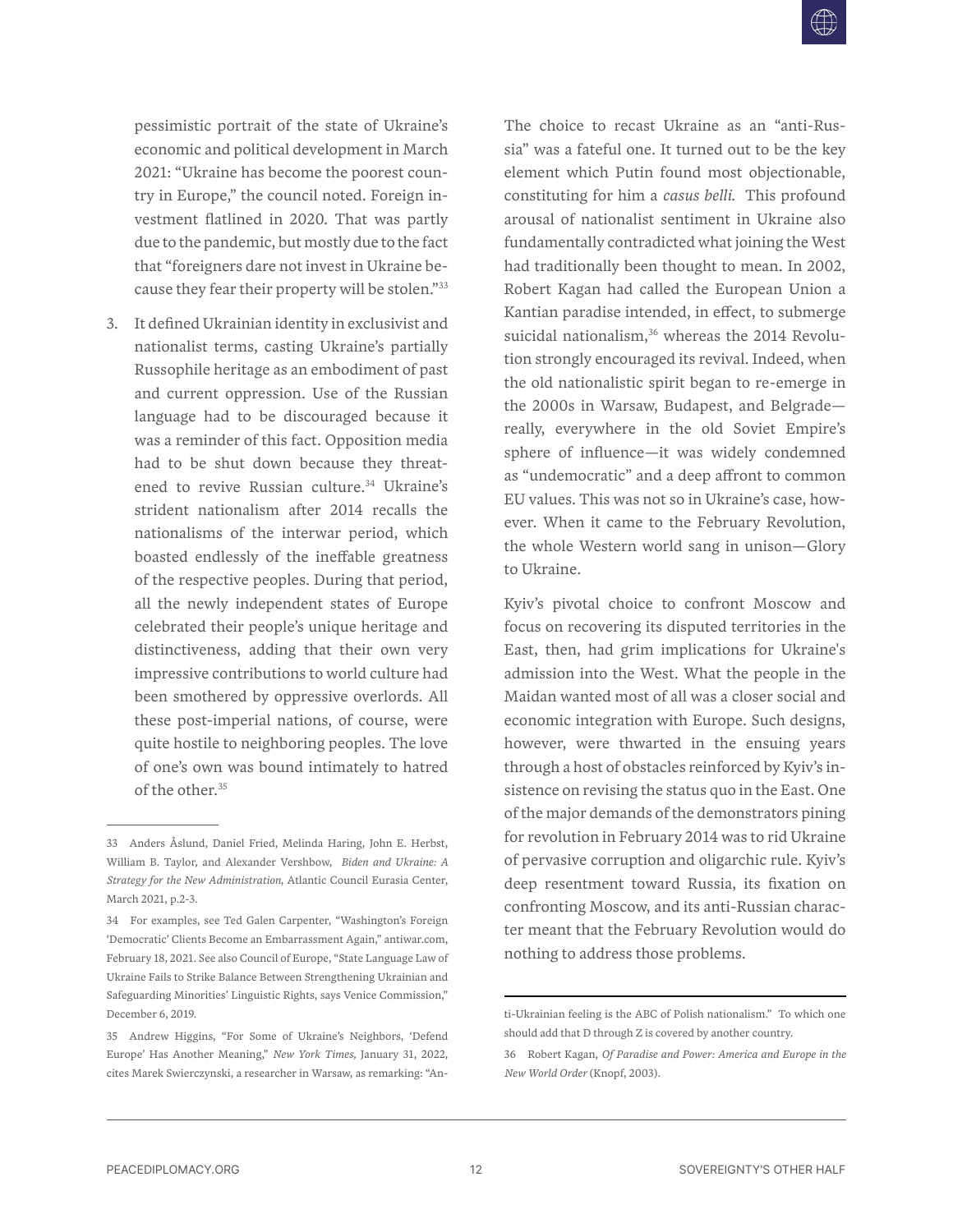<span id="page-14-0"></span>Given these various dead-ends, it turned out that the only thing the United States and NATO could do to help Ukraine join the West was to build up Ukraine's military. Though the Obama Administration had helped precipitate the 2014 Revolution and then adopted principles that forbade a settlement with Russia, the president was opposed to a U.S.-led program to buttress Ukraine's armed forces. The Trump Administration, prodded by Congress, reversed this policy and began a serious effort to upgrade Ukraine's armed forces. This transpired mostly under the radar, but the results of the effort have been on display in 2022 in Ukraine's staunch defense against the Russian invasion.

#### **Putin's War and International Law**

The two foundational principles of territorial integrity and national self-determination were equally violated by the Russian invasion of Ukraine in 2022. Had Putin's invasion been confined to the Donbass, it might have retained some modicum of justice, given how the Ukrainians had put the Donbass under extensive bombardment for eight years. If the Kremlin had limited its military activity to repelling Ukrainian artillery, it might have stood as a reasonable case of self-defense. But Putin did far more. He objected to Ukraine's constitution as an "anti-Russia" and in effect sought regime change. Ukraine was to be "denazified" and "demilitarized," Moscow declared.. There is no persuasive legal basis on which Russia could claim a right to such actions. Russia's words and actions violated especially the right of all Ukrainians to national self-determination. Both these self-defined groups—nationalist Ukrainians and the Russophiles on their territory—are entitled to that.

Upon launching the 2022 war, Putin confessed to error on his part. He conceded in his war address that he ought to have done more in 2014 and after to protect the Russophone population in Ukraine.<sup>37</sup> This he had failed to do. He accepted the territorial status quo that resulted from the initial battles. Once that had hardened into the line of control in Eastern Ukraine, however, he did not have a right to alter the territorial status quo in any substantial way, unless it be in the course of repelling an attack. There was little evidence among the Russophone population in Ukraine outside the control of the statelets that they wished for a Russian invasion to remedy their condition of oppression, such as it was. We cannot really know their state of mind, and especially so in conditions of war, because it is intrinsically dangerous for people to express their mind in a war zone, where they can get killed by partisans for saying the wrong thing.<sup>38</sup>

The evidence thus far, however, casts grave doubt on the assumption that the Russophiles in Ukraine wanted a war in their backyard to deliver them from the oppression they may have felt from the Kyiv government. This sentiment is understandable. Americans routinely complain about their government, but no one wants the Mexican Army to militarily intervene on their behalf, because the remedy would be worse than the disease. That ordinary people might think this way ought to have been obvious to Putin. Apparently it was not.

It is possible, and even likely, that Russophile opinion in the Ukrainian territory outside the statelets was and is not uniform, such that a majority in Kharkiv might oppose what Russophiles in Mariupol—subject to eight years of harsh treat-

<sup>37</sup> <http://en.kremlin.ru/events/president/news/67828>

<sup>38</sup> Examples of pro-Ukrainian mayors being killed by Russia-aligned forces have been reported in the western press, but the converse is also true. See Max Blumenthal and Esha Krishnaswamy, "'One Less Traitor': Zelensky Oversees Campaign of Assassination, Kidnapping and Torture of Political Opposition," *The Grayzone,* April 17, 2022. On the other hand, some of these consequences are justly attributable to the initiator of the war, as the anarchy induced by war invariably provides fertile ground for retribution of all kinds.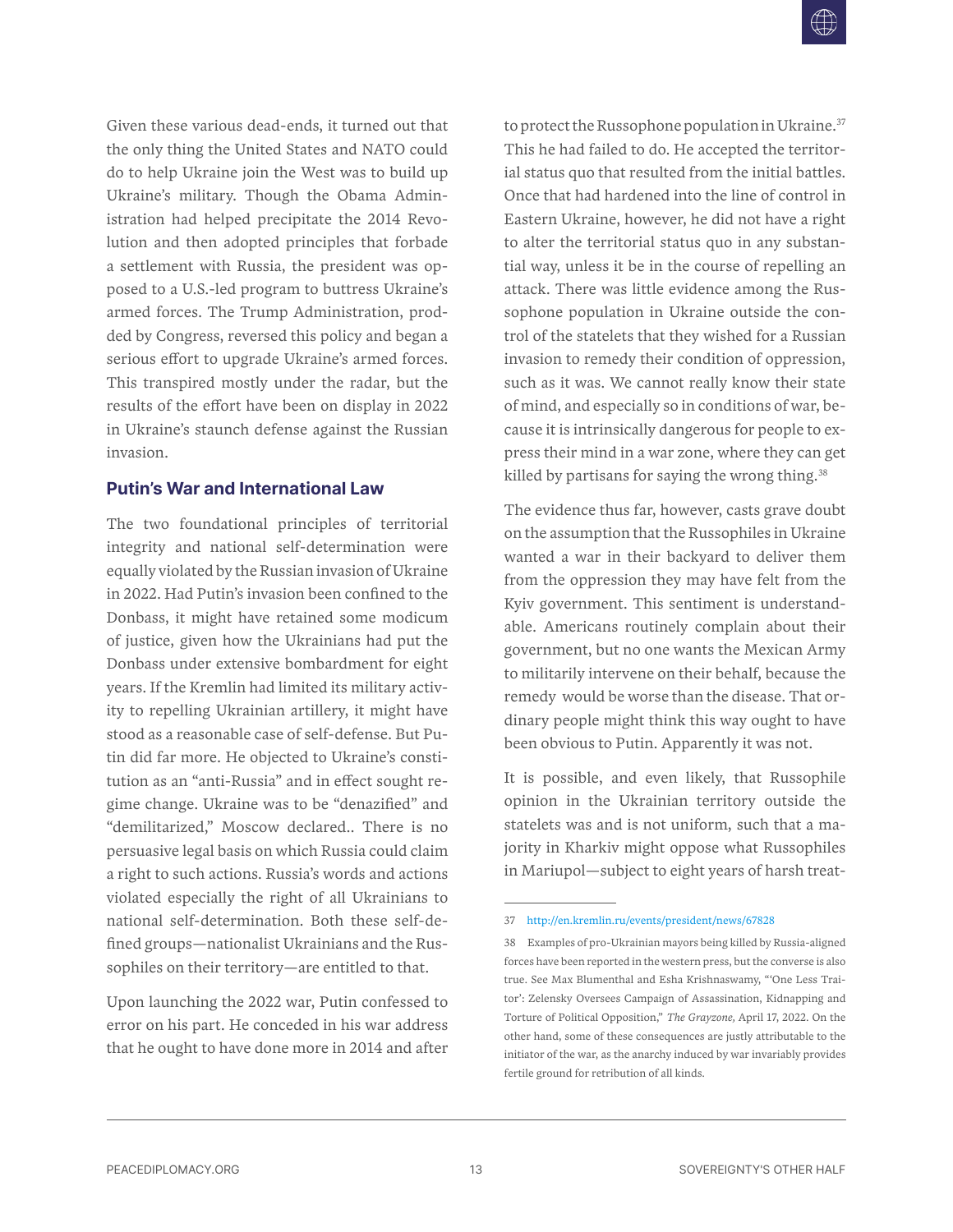ment by the Azov Regimentmid—might welcome. Even if the Russophone population did want to be liberated, however, Russia had no right to liberate them. The only way Moscow could acquire such a right was if the people of those regions themselves rose up in the first instance, establishing themselves as a force to be reckoned with and which Kyiv had then sought to defeat with aid from its foreign patrons. The presumption in international law weighs heavily against those who begin a war for speculative reasons.

The circumstances of 2022, then, were totally different from 2014. Back in 2014, Ukraine had effectively been thrown into a state of nature. After eight years in control, the state of Ukraine had successfully re-established central authority over the large swaths of territory that remained under its domain. While a limited Russian intervention to protect the people of the Donbass, or to defend them against a Ukrainian invasion (such as the Russians allege to have been impending in February 2022) might have had some claim to legitimacy, Russia's "special operation" in 2022 did not. Though the Russian government now formally disavows "regime change" as its objective, the objectives of "denazification and demilitarization," come awfully close to that demand, as do its vague but potentially vast territorial objectives. In effect, self-determination for Ukraine's Russophiles is to be achieved at the expense of Ukraine's right to such.

Some Russian writers have compared Russia's "special military operation" in Ukraine to the North's effort to subdue the South in the American Civil War.<sup>39</sup> This analogy is not entirely without merit: in both cases, there are some respects in which the two peoples constituted a single nation, and still others in which they did not. But the time to have acted on that idea of a Greater Russia, such as Alexandr Solzhenitsyn defended in a 1990 work, was 1990 or 1991.<sup>40</sup> Not only did Russia recognize Ukraine's sovereignty at that time, acknowledging its right to separate statehood, but Ukraine itself gained thirty years of experience under that new dispensation. In the Ukrainian referendum of December 1, 1991, more than 90 percent of those taking part voted for independence.<sup>41</sup>

In the American case, by contrast, the Union never recognized the right of secession. Even those disapproving of the use of force in 1861, like the departing president James Buchanan, rested their position not on the right of secession, but on the inadmissibility of holding the Union together by force. The Republicans thought Buchanan's position entailed a contradiction. William Seward remarked that the president had "conclusively proved two things: '1st, that no state has the right to secede unless it wishes to; and 2nd, that it is the President's duty to enforce the laws, unless somebody opposes him.<sup>42</sup>

In the Russian case, the lapse of thirty years makes any comparison to the American case inapt. Moreover, the American Constitution did not contain a right of secession, as did the Soviet one. In the American case, such a right could only be found through "construction"—that is, by inference from a provision of the Constitution. On the legal right to repress rebellion, the North had a strong case against the South. As such, the Union had a far more persuasive case to justify its military action

<sup>39</sup> See, e.g., "'Bohemicus' on the Ukraine," *Rwasamizdat Substack*: *[https://rwasamizdat.substack.com/p/bohemic](https://rwasamizdat.substack.com/p/bohemicus-on-the-ukraine?r=e6xbi&s=w&utm_campaign=post&utm_medium=web)[us-on-the-ukraine?r=e6xbi&s=w&utm\\_campaign=post&utm\\_medi](https://rwasamizdat.substack.com/p/bohemicus-on-the-ukraine?r=e6xbi&s=w&utm_campaign=post&utm_medium=web)[um=web](https://rwasamizdat.substack.com/p/bohemicus-on-the-ukraine?r=e6xbi&s=w&utm_campaign=post&utm_medium=web)*

<sup>40</sup> Alexandr Solzhenitsyn, *Rebuilding Russia* (Vintage, 1991 [1990]).

<sup>41</sup> Serhii Plokhy, *The Last Empire: The Final Days of the Soviet Union* (Basic Books, 2014), p.394.

<sup>42</sup> Seward, New York *Evening Post*, December 6, 1860, Kenneth M. Stampp, *And the War Came: The North and the Secession Crisis, 1860-61* (University of Chicago Press, 1950), p.56.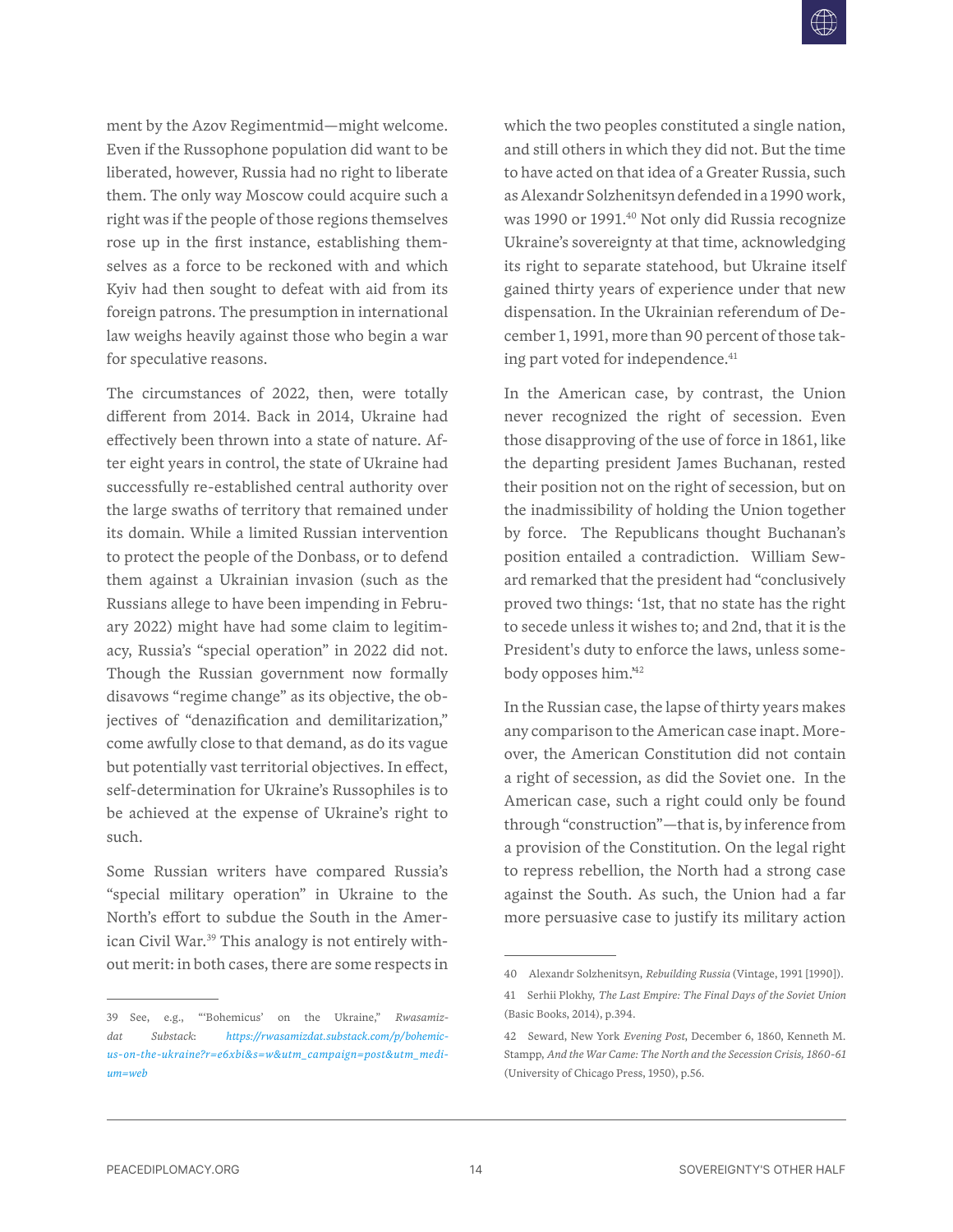<span id="page-16-0"></span>against the Confederacy during the Civil War than Russia does today.

The felonious aspects of the Russian invasion notwithstanding, Russia's actions in Ukraine are not inherently more felonious than the 2003 Iraq War or the 1982 or 2006 Israeli wars in Lebanon, or the Saudi intervention in Yemen. As an instance of the unilateral exercise of "the responsibility to protect" (R2P), it is basically on a par with western interventions in Libya and Syria. Any case for the Russian invasion today, however, weakens the critique of these other interventions.<sup>43</sup>

Nor is the Russo-Ukrainian War so terribly anomalous in a larger sense. Like many of the approximately 260 military conflicts that have occurred since 1945, this is a conflict among a people, or peoples, who have long lived in close proximity to each other. Many of these conflicts are labeled as civil wars, but the distinction between internal and external conflicts is often tenuous, as many civil conflicts are "internationalized." In the last generation, for example, every military conflict in the Muslim world (e.g., Afghanistan, Iraq, Libya, Syria, Yemen) has been heavily influenced by external parties, essentially turning them into proxy wars between regional rivals.44

For reasons not easily understood by outsiders, neighboring peoples often fall into conflict. Proximity, in these cases, does not make the heart grow fonder; on the contrary, the peoples grow estranged and conclude, since they can't stand each other, that they would like to start killing each other. Such conflicts invariably occasion spectacular atrocities and wrongdoing, which the opposing parties come to see as emblematic of the other. Nevertheless, it seldom happens that any one side deserves all the blame. Both parties attribute collective responsibility to the enemy people, while presenting themselves, more often than not, as great humanitarians.

## **Self-Determination: A Principle for Peacemaking**

Realistically, the prospects for a genuine and sustainable peace treaty in the aftermath of the current war are remote. Whether Putin advances or retreats, a line of control will likely remain. Russia cannot take over all of Ukraine and is now focused on gaining territory in the East. On the other hand, Russian forces are unlikely to be fully defeated and pushed out of all of Ukraine's territory. Down the road, the parties may agree on truces and armistices, but achieving a real political settlement appears most unlikely. The differences between the two sides are way too large. The West, meanwhile, is considering war crimes charges, which if alleged against Putin and his associates are functionally equivalent to calling for "regime change" in Russia—something the Biden administration has formally disavowed. Even assuming that such charges are not pursued, would the West drop its objective of restoring Ukraine's territorial integrity on the basis of the pre-2014 boundaries? A compromise on that point is almost certainly an indispensable condition of any peace settlement, but there is no evidence that the United States would be willing to accept such a scenario, and little evidence at this point that Europe would be willing to do so either.

Even if the political conditions seem unfavorable for peace, it is important to specify what equitable terms of peacemaking would consist of, were we to take the dictates of international law and its built-in rights of equity as the basis of a fair settlement. In my view, that gives primacy to the

<sup>43</sup> This is the vulnerability of the argument in Daniel Kovalik, "Why Russia's Intervention in Ukraine is Legal Under International Law," *rt.com,* April 23, 2022.

<sup>44</sup> See discussion in David Armitage, *Civil Wars: A History in Ideas* (Yale University Press, 2017).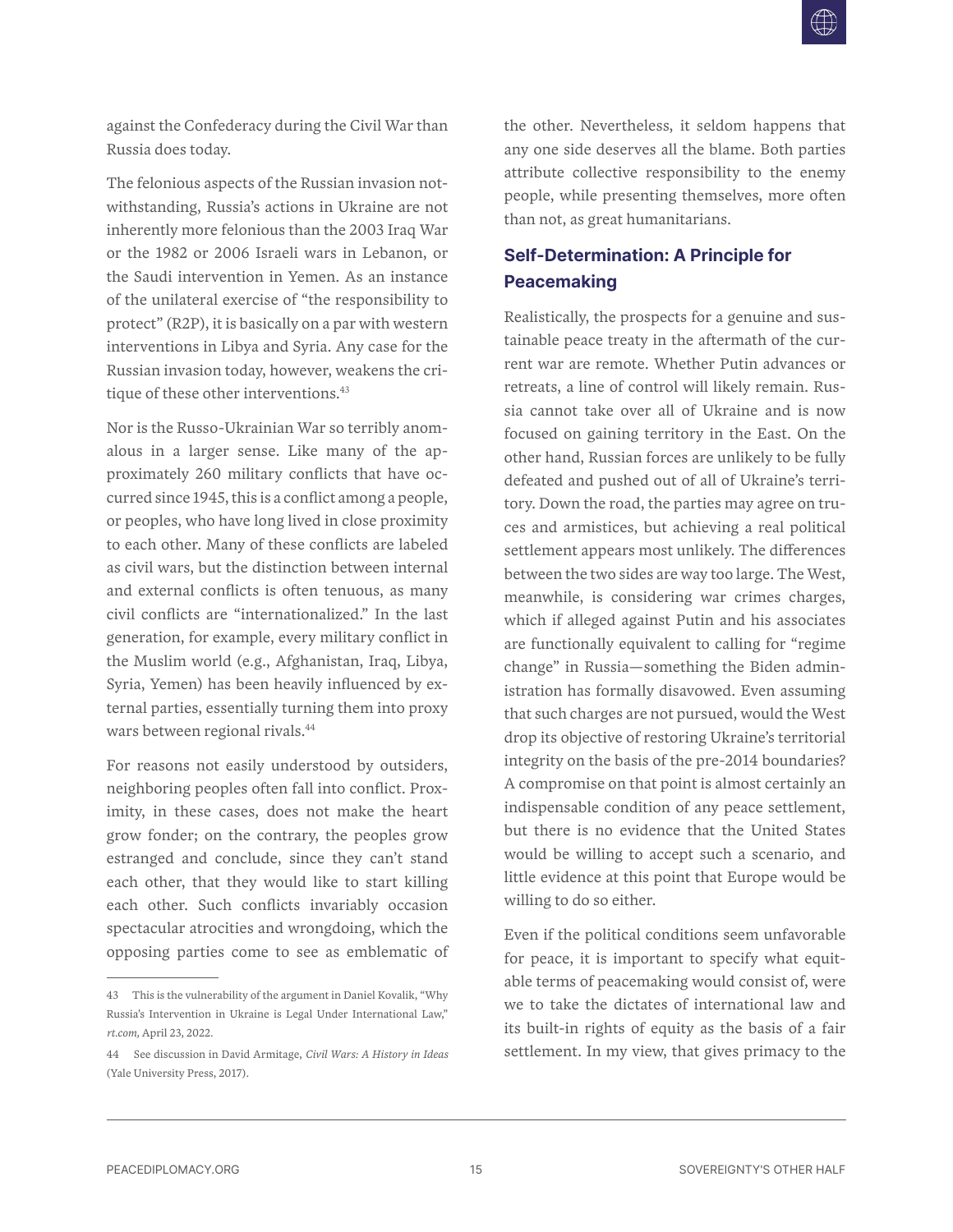following principle: *that the least number of people be left to the jurisdiction of those they hate, or who hate them*. This is simply a different formulation of Wilson's principle of self-determination, as people would not generally choose to be part of a political association in which they were a despised minority or treated as second-class citizens.

The argument for territorial partition, on the basis of the above principle, is basically no different from the argument for divorce. It is never the best option, but it sometimes is the only option. During the long period from the founding to the Civil War, American leaders were rather obsessed with thinking this question through, and often resorted to familial metaphors in doing so. The Union was like a marriage, they said. If the parties became estranged, the logical implication was that they should split and go their separate ways. Remarkably, a large number of people, even nationalists, conceded that the union should not and probably could not be held together by force, no more than a husband or wife should block the other's departure if they had come to feel a total estrangement.<sup>45</sup>

In the antebellum United States, however, what seemed intuitively persuasive in theory could never be reduced to practice. Dismissing the prospect of "peaceable secession" in 1850, Daniel Webster observed in Congress that "we could not sit down here today, and draw a line of separation, that would satisfy any five men in the country." That made a peaceful divorce a phantom: "your eyes and mine are destined never to see that miracle," said Webster.<sup>46</sup> Lincoln, in his First Inaugural, provided the clinching blow: a husband and wife can go out of the presence of each other, he said, but we can't. We're either in a federal union in which law rules or an anarchy in which force rules. The latter would be intolerable, so the former it shall be. Advocates of the North forever insisted that the purpose of the war was to establish the basis for a lasting peace.

The American Civil War perhaps shows that there is no arbiter save force between the claims of the right of a state to preserve itself and the right of a self-defined people to separate themselves in pursuit of self-determination. The enduring fame of the War for the Union is that the North adopted the liberation of the slave as a war aim, but the subsequent denouement after Reconstruction cast many African Americans in the South into a condition not far from renewed slavery. The example shows that the conflict between state preservation and self-determination is a "hard case" in and of itself, made doubly so when universal human rights (the right to be free from slavery) are thrown into the balance. In such cases, it is not obvious which principle can or should prevail in any particular circumstance. What makes the cases "hard" is that any resolution seems inevitably to require the sacrifice of an important principle or human value.

The American example and others may show that the right of national self-determination is not absolute, or can be trumped by other values, but this does not impair the intrinsic merit of that principle. What "the people" think matters, even if they may appear to some to be guilty of wrongthink. If a peace is to prove bearable, the least number of people should be subjected to rule by people they

<sup>45</sup> The marital metaphor is explored in Paul C. Nagel, *One Nation Indivisible: The Union in American Thought, 1776-1861* (Oxford University Press, 1964), and Hendrickson, *Union, Nation, or Empire*, 212-221. On the turbulence exuded by this unhappy marriage over many decades, see also Richard Kreitner, *Break It Up: Secession, Division, and the Secret History of America's Imperfect Union*.(Little Brown, 2020) and Elizabeth R. Varon, *Disunion! The Coming of the American Civil War, 1789- 1859* (University of North Carolina Press, 2010).

<sup>46</sup> Daniel Webster, March 7, 1850, Thomas Hart Benton, ed., *Abridgment of the Debates in Congress from 1789 to 1856* (New York, 1857- 1861), 16: 430.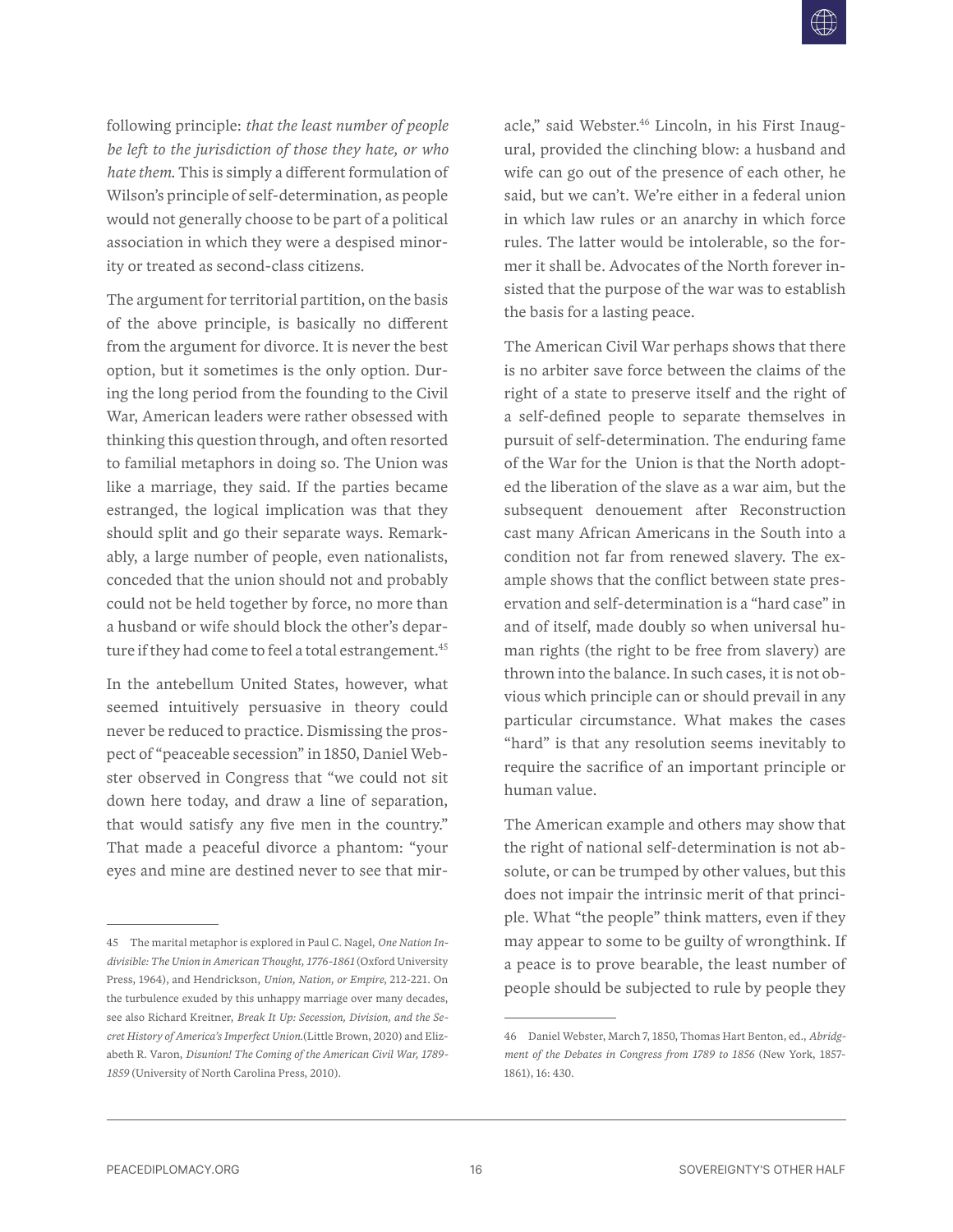hate, or who hate them.

To be sure, one should hardly minimize the practical obstacles in the way of actualizing this principle in Eastern Ukraine. Peoples are seldom unanimous in their view of such things. The majority must therefore govern. The real question is how to define the jurisdiction within which the majority view shall prevail. Is the proper jurisdiction that of the DPR or LPR in the area of their practical control from 2014 to 2022 or the larger province of Donbass, of which the two statelets formed little more than a third? There are also practical impediments with respect to holding a referendum: with people scattered by war, who would supply the voting roll? When does the plebiscite occur before or after a change in the military forces predominant in the territory? Who would or could ensure that the referendum is fairly conducted?

These difficulties would arise even if there were, in principle, an agreement by the parties that the principle as stated above—i.e., that the least number of people are to be ruled by those who hate them—is the correct one. And there is no such agreement. If there were, given the above obstacles, it would probably be necessary to adjudicate it through diplomatic negotiation and not referenda. In some cases, population transfer—allowing those persons interested to cross the line into the other's territory and become a citizen therein—would surely be warranted, though it is also intrinsically desirable to avoid population displacement on a large scale. Western observers who mourn the displacement of Ukrainians by war should not also look with indifference on the fate of 6 million people in Crimea and the Donbass who don't want to be ruled by Kyiv. One prominent U.S. columnist argues that the West should support Ukraine "with the best weaponry and training if they want to drive the Russian Army off

every inch of their territory.<sup>247</sup> What happens then to the people who live there?

One reason why a political settlement—that is, a real peace treaty in which sanctions are lifted and a new status quo is created to which the parties are pledged—is so remote is that the West would reject the principle of self-determination as a basis for negotiation. Its position is that Putin cannot be permitted to gain from the use of force, that he must indeed suffer a decisive defeat. The West is as strongly committed to this position in 2022 as it was throughout the period from 2014 to 2022. It has not retreated one iota from its stance condemning the Russian annexation of Crimea. In seeing the conflict entirely in terms of Russian aggression, the West does not acknowledge that the principle of self-determination applies at all to the Russophones of Ukraine.

The West's maximalist defense of territorial integrity in Ukraine must also be viewed against the backdrop of its own egregious violation of territorial integrity in the Global War on Terror. For all the shock that the United States has professed over the violation of Ukraine's territorial integrity by Russia, it violated this very principle in Iraq, Libya, and Syria over two decades. The Syrian transgression is especially notable because it is still ongoing. There, the United States and the West were entirely dismissive of the manifold violations of Syria's territorial integrity in the last decade. Even before the Syrian Revolution of 2011, Israel had annexed the Golan Heights (recognized by the Trump Administration in 2019, though by virtually no other state). After the Arab Spring, numerous powers, including the United States and Turkey, thought nothing of violating Syria's territorial integrity. They still don't.

<sup>47</sup> Thomas Friedman, "How do We Deal with a Superpower Led by a War Criminal?" *New York Times*, April 10, 2022.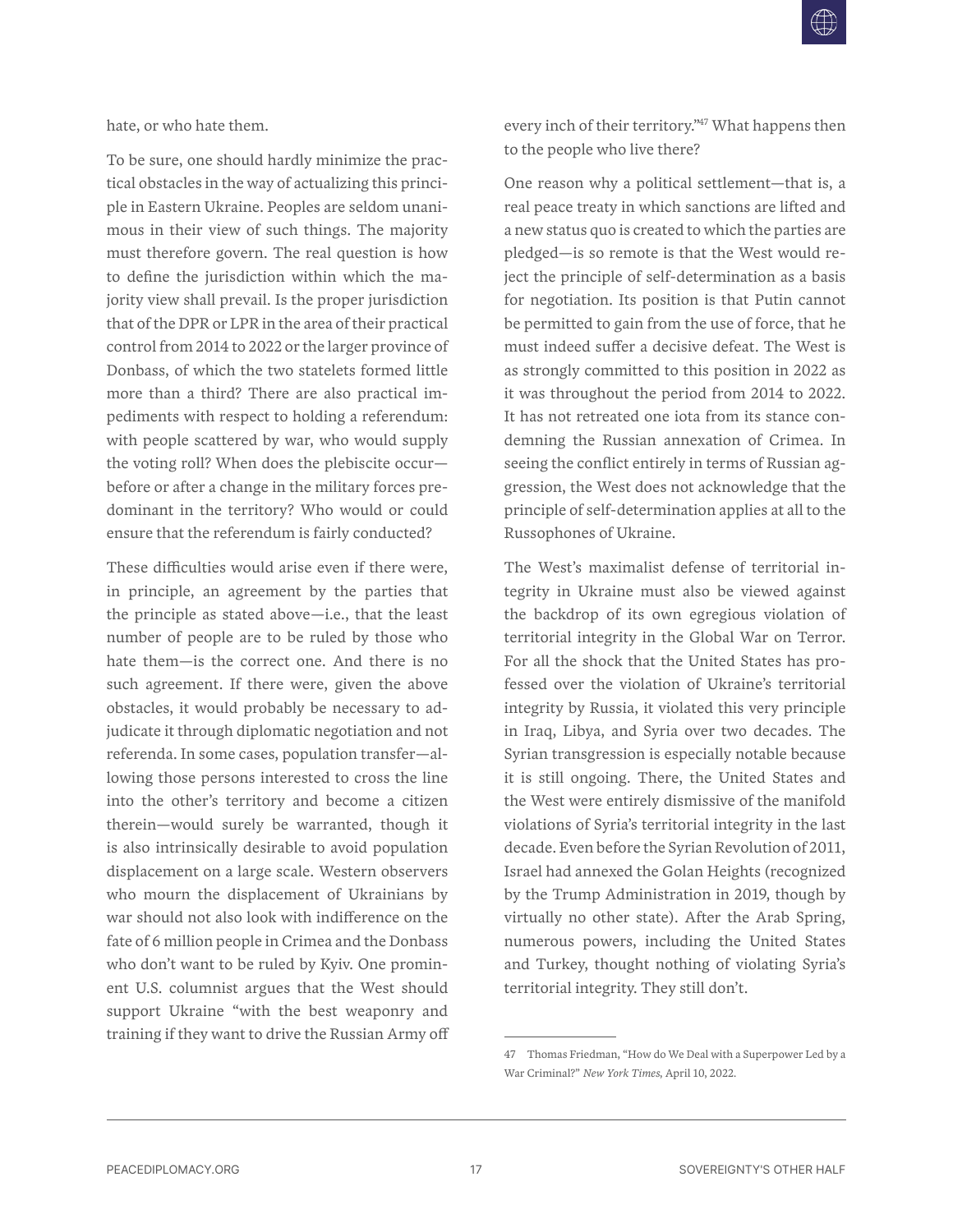<span id="page-19-0"></span>Notably, too, the absolutist position the United States has taken with respect to territorial integrity in Ukraine is deeply at odds with the non-absolutist position it took toward the conflicts in Kosovo and South Sudan. Why these provinces should have a right to secession or revolution, but Crimea should have neither, has not been explained by the U.S. State Department.

In the Ukraine case, it is unreasonable to exclude self-determination as a principle of peace-making. Undoubtedly, strategic and economic factors might qualify this principle in some respects, as they did in the peace treaties after World War I, but it should remain as a fundamental criterion of an equitable peace. Self-determination is the superior principle to territorial integrity, because it accords to each people an equality of rights in regard to the most fundamental question of who should govern them.

By the same token, however, it seems virtually certain that this principle will be rejected by the West. If any settlement is deemed to "reward Putin", or can be seen to benefit him, there will undoubtedly be stout opposition from the foreign policy establishments in the West. The proposition that the two peoples of Ukraine should enjoy equal rights is rejected out of hand by Washington and its allies. Nor is it clear that Russia now accepts it, though it once did. These attitudes stand as a formidable barrier to any peaceful settlement.

The unbridgeable chasms that exist with respect to the principles of peacemaking suggest that any diplomatic settlement is far away. This has important implications for the reasonableness and legality of the West's response to Putin's war.

#### **The West's Response in Law and Ethics**

The West has so far responded to Russia's transgression of international law in two ways. One is military aid to the Ukrainian forces; the other is a set of draconian economic sanctions, amounting to a Total Economic War Against Russia (TEW-AR).

The principles set forth here show that the United States and its allies have every right to supply arms to the Ukrainian resistance in defense of their nation. Acting on that right, however, poses a different question, as the prudence of such a choice—if it is carried far—is questionable on two grounds.

First, insofar as such supplies amount to a real intent to change decisively the outcome of the war, they approach an actual intervention. If coupled with the aim of driving Russia from the Donbass and Crimea, such efforts greatly magnify the risk of a U.S. war with Russia. That is dangerous not only for the parties involved but for the entire world. There exists neither a right nor a duty to do that; it is also inconsistent with America's national interest and with the world's interest. A course risking war would especially shirk the grave responsibilities which fall on the possessors of weapons of mass destruction.

A second potential liability of this strategy is that it threatens to turn Ukraine into an ungovernable and unproductive corpse. If that is the only way to get Russia out, the cost might be judged "worth it," but it is not clear that the only way to get Putin out of most of Ukraine is by leveling those places to the ground. If Putin's war has been received as grossly offensive to the people of Eastern Ukraine, Russia would have grave difficulty in staying there and ruling over a hostile population. The principle of peacemaking endorsed here would limit both Russian and Ukrainian objectives.

While the instinct of the national security apparatus and of public opinion in the United States has been to impose heavy costs on Putin and the Russian people, it is not an unreasonable instinct to shudder at the destruction taking place and to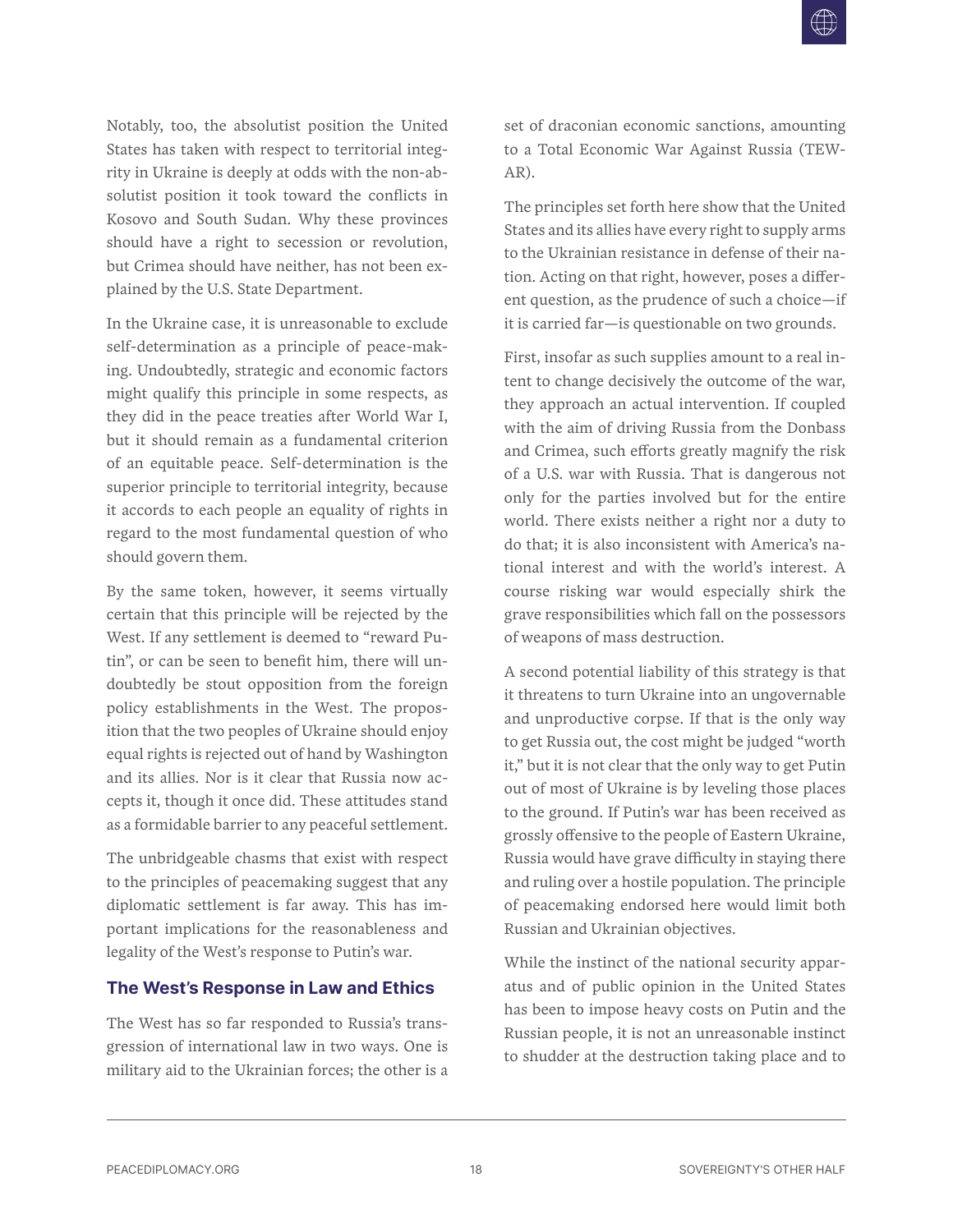doubt the long-term willingness of outside parties to rebuild Ukraine. The least destruction and loss of life, therefore, the better. That is the conclusion suggested by the humanitarian concern built into the international law of civil conflict.

This is not, however, the instinct of the Ukrainian government. The Ukrainians want to fight for their political independence and territorial integrity, and they want the West's help in doing so. On the basis of right, there can be no objection to that claim, but the immense scale of this aid raises a number of serious dangers. The U.S. unwillingness to impose any limits on Ukrainian objectives suggests a course of action greatly heightening the danger of Russian escalation.<sup>48</sup> The U.S. military professes not to know what happens to the stores of weapons once they cross Ukraine's border with the West. In the fog of war, it is unclear whether these shipments will aid a Ukrainian attempt to drive Russia from the Donbass and Crimea, be used to fend off further Russian aggression (towards Odessa, for instance), or end up in the hands of brigands or the adversary. The case appears to be one in which the means are driving the ends, rather than the other way around. That is true in a couple of senses. One, military shipments substitute for a clear articulation of war aims. Two, the policy suggests an intent to use the Ukrainians as a tool to hit the Russians, whereas our real obligation as outsiders is to see Ukraine as an end in itself, not as a means to our ends. It is difficult to see how Ukraine's long-term interests are

served by turning it into Afghanistan, but perhaps the stewards of this policy know better.

Much more questionable on the ground of right are the economic sanctions the United States and the West have employed. The Western states, really a Western Union in this instance, have a right to impose burdens on themselves in seeking to harm the Russians. In effect, however, they have gone far beyond this. They have imposed a tax on the entire world. The extent of this tax is a question that will receive intensive scrutiny. It is likely that the cost will be quite large, as measured by skyrocketing and unaffordable prices for food, energy, and industrial metals, with potential for serious unemployment arising from the disruption of supply chains. Unlike normal taxes, the West doesn't collect any cash from its suborned subjects, but it does impose costs that they bear. Unlike taxes in the West, these are not progressive, but regressive. Those at the margin—one to two billion people, especially in the Global South—will be hurt the most.

The emerging line in the blame game is that these grim consequences stem from Russia's invasion of Ukraine. That is partly true, but it is also misleading. While the war has entailed serious interruptions to importers dependent on food and fertilizer exports from Russia and Ukraine, the total economic war extends the otherwise temporary shocks imposed by the war and promises to make them permanent. This is especially so insofar as the entire world is conscripted into the cause of smothering the Russian economy, on pain of suffering sanctions of their own.

There is zero evidence for the idea that the Biden Administration gave serious thought to the consequences of its economic war before launching it. The administration, supported with near unanimity by the Congress and the Blob, just assumed that the West would be strong enough to bear the costs

<sup>48</sup> Secretary of State Antony Blinken said before the Senate Foreign Relations Committee on April 26 that "the United States would support the Ukrainian military in pushing Russian forces out of eastern Ukraine if that is what President Volodymyr Zelensky aims to do. If that is how they define their objectives as a sovereign, democratic, independent country, that's what we'll support." John Ismay et al., "As Diplomacy Hopes Dim, U.S. Marshals Allies to Furnish Long-Term Military Aid to Ukraine," *New York Times*, April 26, 2022.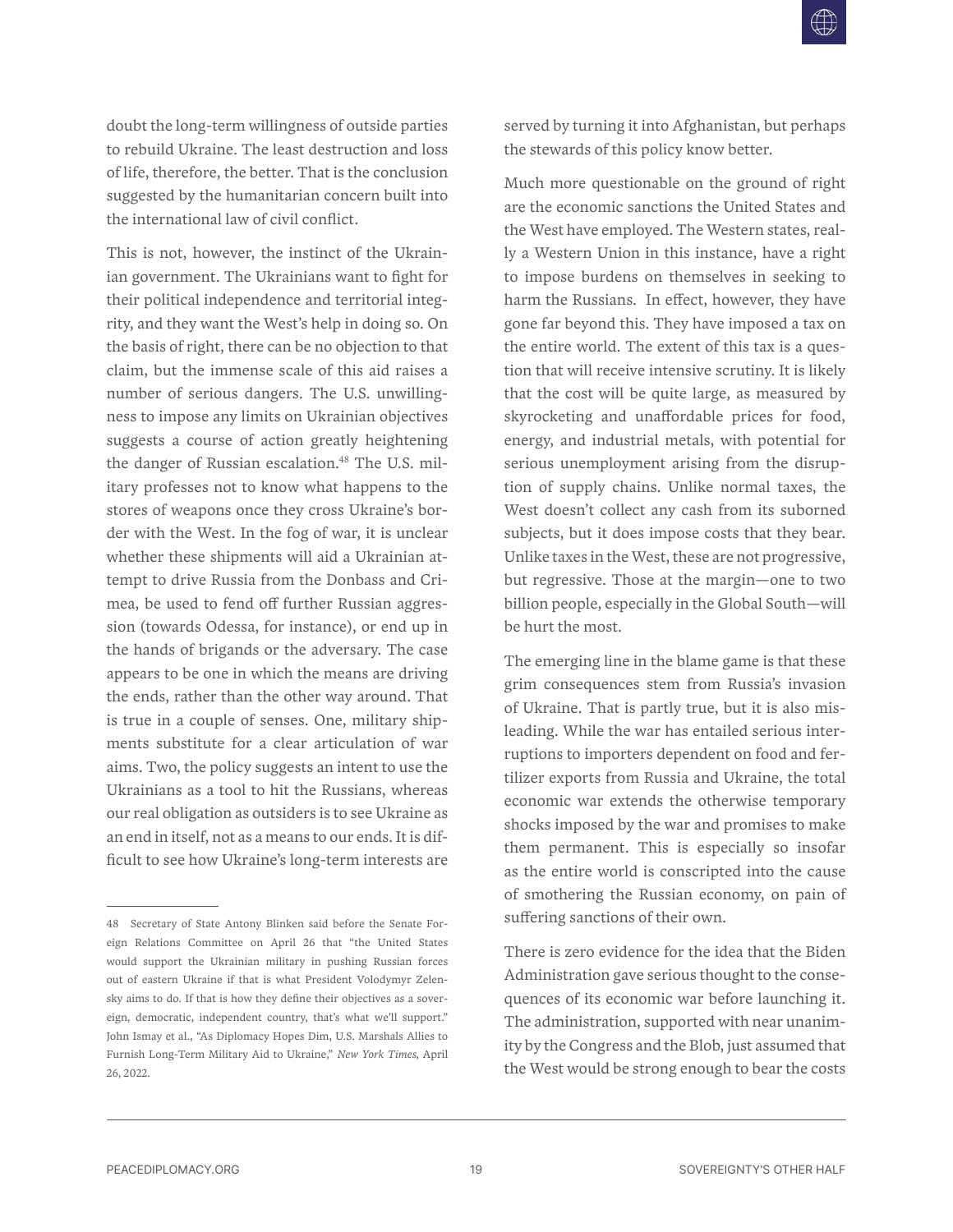<span id="page-21-0"></span>and to inherently prevail. Whether that assumption is correct is an important question, but it is not the only important question. The other one is whether the West has the right to impose this stagflationary tax on the rest of the world. There is no basis for thinking that it does. For thirty years, the non-Western world has rejected the legitimacy of unilateral or secondary sanctions.49

The West professes to lead a struggling humanity to freedom, but it has lost the capacity to listen to them. It sees itself as obeying multilateral norms but has no problem legislating for seven-eighths of humanity without consulting them in the least. The worst part of it is that the injury is likely to prove ongoing and to set the world on a course toward a disruptive de-globalization, with all its wealth-destroying consequences. The only thing that could lift this gloomy prospect is a peace treaty over Ukraine. For the reasons suggested above, that seems a remote possibility. It is a tragic impasse—a situation guaranteed to produce angry resentments throughout the Global South, but one from which the West seemingly cannot retreat.

The TEWAR is the fourth time since World War II that the United States has sought to marshal the forces of the world in opposition to aggression. Korea in 1950, Vietnam in 1965, and Iraq in 1991 are the three big preceding cases. In none of the previous cases did the United States impose anything resembling the sanctions it has imposed in the latest instance. It did not seek to dictate the allowable trade of neutral states in the Third World. Indeed, the overall impact of U.S. actions, especially in Korea and Vietnam, was to provide a classic Keynesian boost to economic development in the immediate environs, as the Americans were spending money lavishly. Those expenditures in

49 On the illegality of unilateral sanctions, see Alfred de Zayas, "Unilateral Sanctions and International Law," Geneva School of Diplomacy, June 27, 2019.

1950 gave life to Japan's "reverse course" in 1948 and provided a spark for the Japanese "lift-off" into postwar recovery. The Four Tigers benefited due to Vietnam. This time around, the West's zero-sum approach means no material benefits and much material harm to others. The entire U.S. effort is about threatening to exact pain on others unless they toe the line—all stick and no carrot. This is in direct contrast to China's approach to the Global South.

To approach the Global South on this basis is the height of folly, the prelude to a loss of influence in those parts. In his *Clash of Civilizations*, Samuel Huntington wrote of how the late twentieth century "blossomed forth in the widespread and parochial conceit that the European civilization of the West is now the universal civilization of the world."50 That conceit is now in full flower, but the future is likely to bring a different moral reckoning.

#### **Conclusion: Law as Practical Reason**

This essay has argued that the architecture of reasoning embedded in classic international law helps us navigate the great conflict over Ukraine, which now threatens to engulf the world. There are two faces to sovereignty in law, not just one. While the West has focused solely on territorial integrity, the conflict in Ukraine can neither be properly understood nor peacefully resolved without careful attention to self-determination.

In the ongoing crisis, neither the United States nor Russia survives unwounded in their encounter with international law. Each state has pursued policies in Ukraine that violated the law. The United States was most guilty in the first instance—especially in scandalously supporting an extra-constitutional revolution in Ukraine in

<sup>50</sup> Samuel P. Huntington, The Clash of Civilizations and the Remaking of World Order (Simon and Schuster, 1996), p.55.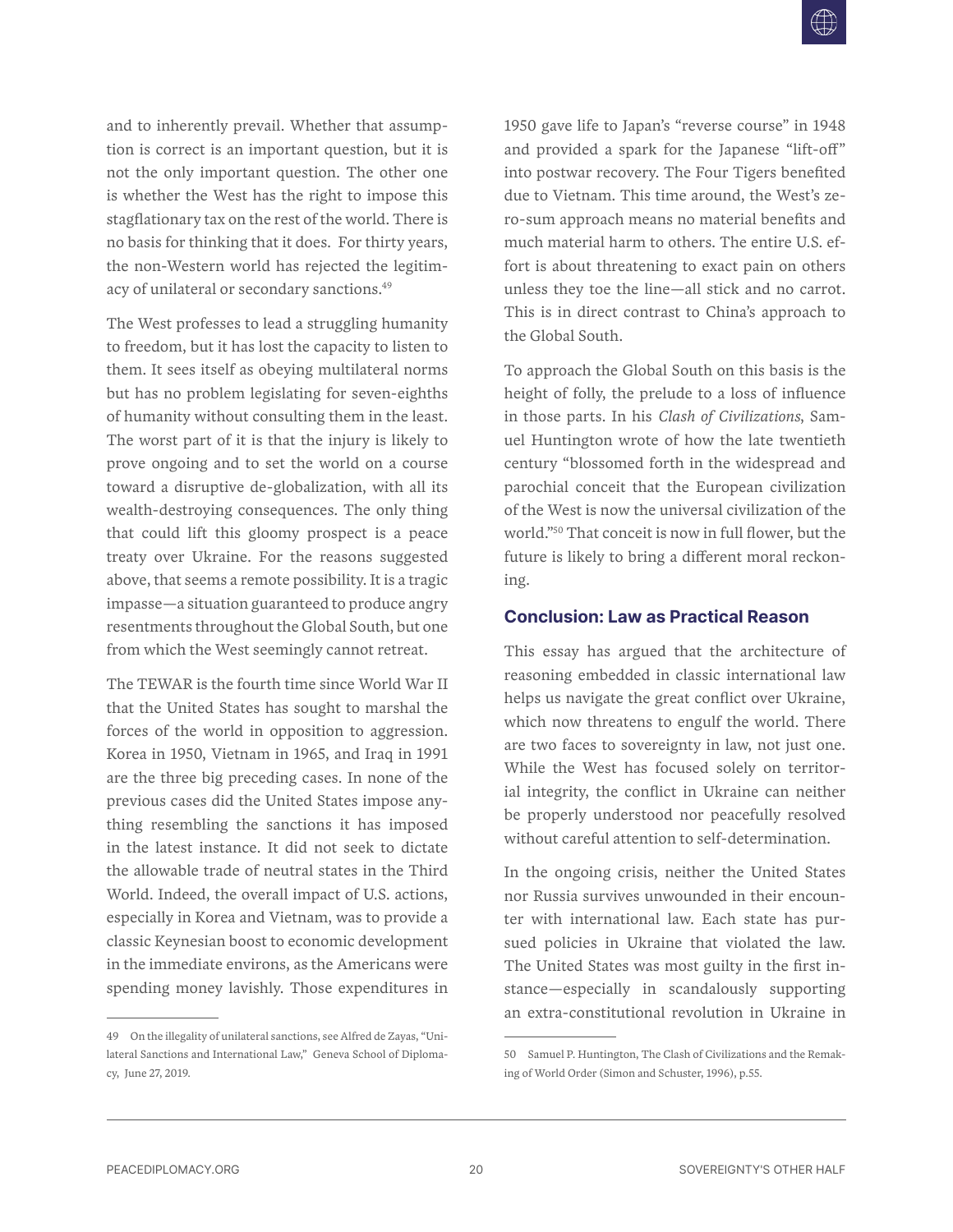2014, and then in not acknowledging as a basis for peace discussions that both Crimea and the Donbass should have a say in their own fate. Russia's 2022 invasion fares no better under the eye of the law. It violates Ukraine's right to national self-determination.

With two wrongs in the balance, I have set forth as a fundamental prerequisite of peace-making a version of the self-determination principle—*that the least number of people be subject to rule by people they hate, or who hate them*. That principle should also constitute a limit on the military objectives the United States and the West seeks in Ukraine. It is both dangerous and unjust to make the restoration of Ukraine's territorial integrity—the repossession of Crimea and the Donbass—the principal war aim of the United States, and it is entirely foolish to put this choice entirely in the hands of the Ukrainians, as Secretary of State Antony Blinken has vowed. If there is to be any settlement at all, then the respective rights of the two peoples who inhabit that territory, now more estranged than ever, need to be the basis for that settlement. "One side takes all" cannot be the basis of a peace treaty. It is rather the recipe for a war between nuclear powers.

In appealing to International Law, I might be charged with appeal to a phantom, for there is in the public mind no fixed idea of what International Law signifies or demands. It has shape-shifted in the unipolar era in dramatic ways. I mean by it the law of the United Nations Charter, or what is called pluralism or Charter liberalism. In the thirty years that followed the end of the Cold War, that older view was displaced by a new set of ostensibly legal standards that have served to justify a wide range of U.S. interventions (invariably requiring a violation of the territorial integrity of other states). The United States appealed to International Law throughout these interventions, and indeed International Law came to be viewed in many quarters as a warrant for intervention. This great paradigm shift, however, also constituted a great inversion, for the older law was, at its core, a barrier to intervention. In that law, states were to "refrain in their international relations from the threat or use of force against the territorial integrity or political independence of any State."51

These new interventionist doctrines, based on rules made up in the West, never actually displaced the United Nations Charter as a law for planet earth; they were more pretend law than real law, but who could tell? The public and the foreign policy establishments in the West, not having studied the matter, had no way of determining what was real and what was fake by way of an appeal to international law.52

The older law, the one that constitutes a barrier to intervention, is the law on which we need to focus. It is the law of the UN Charter, the distant heir to the law of nature and nations. It is the law that accords equal rights to all peoples of the earth. This law offers a route to practical wisdom, that is, a way of both protecting interests and respecting norms. Political leaders who flout the law, to be sure, always do so in the belief that they are getting away with something, when they are usually getting themselves into far deeper trouble, mistaking the true interests of their state.

There are many instances of such practicality in the history we have reviewed. Respect for the advantages of neutrality as keeping Ukraine from danger is one such idea. Respect for constitutionalism, as forbidding support for internal revolution, is another. Respect for the principle of self-determination when people descend into an-

<sup>51</sup> Article 2 (4) of the United Nations Charter.

<sup>52</sup> A reliable primer is Rajan Menon, *The Conceit of Humanitarian Intervention* (Oxford University Press, 2016).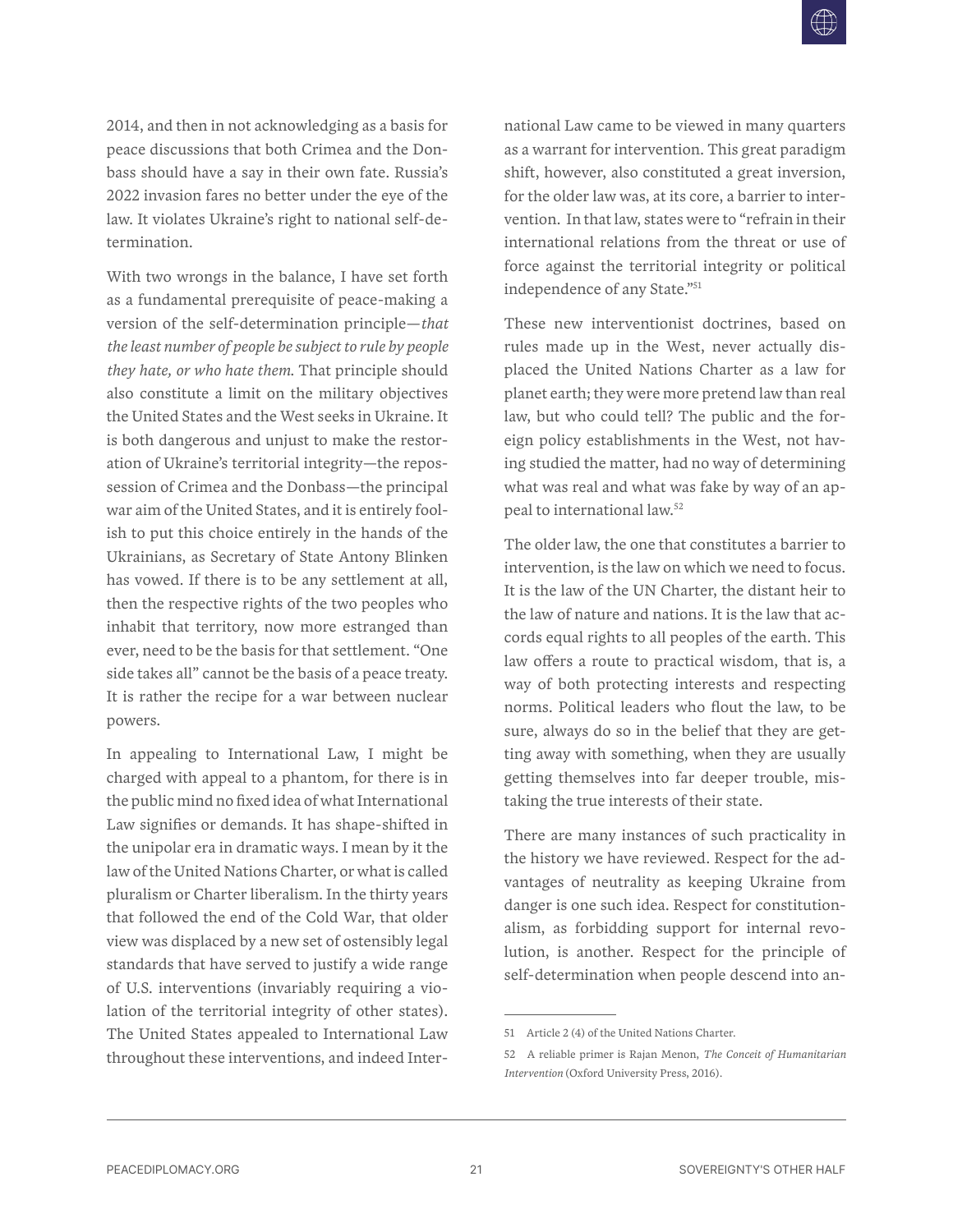archy or war is a third. Respect for the principle that, in a world of many nations, one nation cannot pretend to be the ultimate umpire or arbiter of it all, rounds out these legal and ethical verities. Some may dismiss them as reveries; in fact, they are intensely practical.

The United States disliked the lessons taught by the older law and charted another path in violation of them. The more prudent course would have been to submit to their basic wisdom. This would have spared the world a lot of trouble.